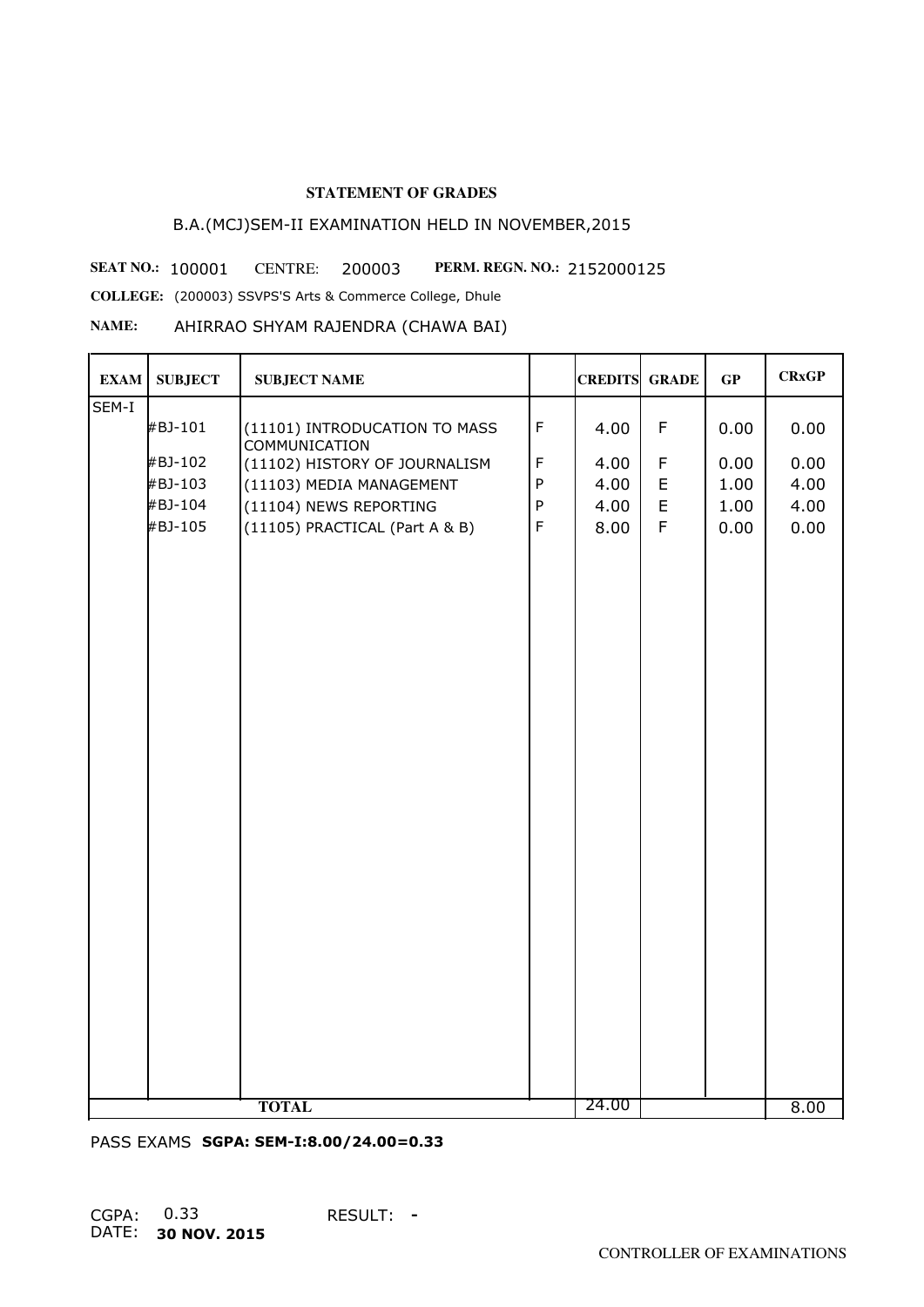# B.A.(MCJ)SEM-II EXAMINATION HELD IN NOVEMBER,2015

**SEAT NO.: 100003** CENTRE: 200003 PERM. REGN. NO.: 2152000126

**COLLEGE:** (200003) SSVPS'S Arts & Commerce College, Dhule

## **NAME:** ARVIND BHATU DHANGAR (VIJAYA)

| <b>EXAM</b> | <b>SUBJECT</b> | <b>SUBJECT NAME</b>                                   |              | <b>CREDITS GRADE</b> |             | GP   | <b>CRxGP</b> |
|-------------|----------------|-------------------------------------------------------|--------------|----------------------|-------------|------|--------------|
| SEM-I       |                |                                                       |              |                      |             |      |              |
|             | #BJ-101        | (11101) INTRODUCATION TO MASS<br><b>COMMUNICATION</b> | $\sf P$      | 4.00                 | D           | 2.00 | 8.00         |
|             | #BJ-102        | (11102) HISTORY OF JOURNALISM                         | $\mathsf F$  | 4.00                 | F           | 0.00 | 0.00         |
|             | #BJ-103        | (11103) MEDIA MANAGEMENT                              | $\mathsf{P}$ | 4.00                 | E           | 1.00 | 4.00         |
|             | #BJ-104        | (11104) NEWS REPORTING                                | ${\sf P}$    | 4.00                 | B           | 4.00 | 16.00        |
|             | #BJ-105        | (11105) PRACTICAL (Part A & B)                        | $\mathsf F$  | 8.00                 | $\mathsf F$ | 0.00 | 0.00         |
|             |                |                                                       |              | 24.00                |             |      |              |
|             |                | <b>TOTAL</b>                                          |              |                      |             |      | 28.00        |

PASS EXAMS **SGPA: SEM-I:28.00/24.00=1.17**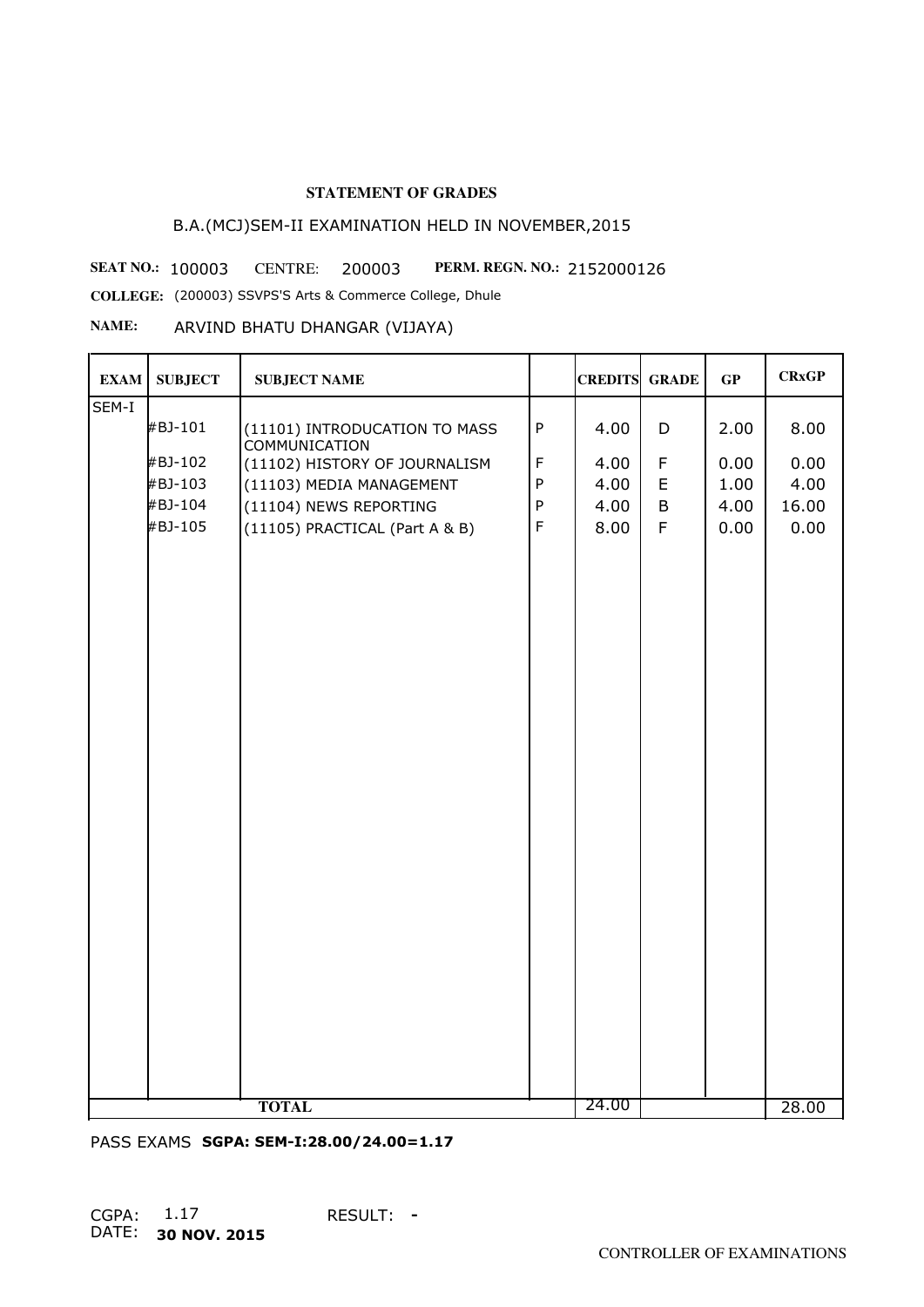# B.A.(MCJ)SEM-II EXAMINATION HELD IN NOVEMBER,2015

**SEAT NO.: 100004 CENTRE: 200003 PERM. REGN. NO.: 2152000127** 

**COLLEGE:** (200003) SSVPS'S Arts & Commerce College, Dhule

#### **NAME:** BAGUL VICKY SURESH (CHAYABAI)

| <b>EXAM</b> | <b>SUBJECT</b> | <b>SUBJECT NAME</b>                                   |              | <b>CREDITS GRADE</b> |                | GP   | <b>CRxGP</b> |
|-------------|----------------|-------------------------------------------------------|--------------|----------------------|----------------|------|--------------|
| SEM-I       |                |                                                       |              |                      |                |      |              |
|             | #BJ-101        | (11101) INTRODUCATION TO MASS<br><b>COMMUNICATION</b> | ${\sf P}$    | 4.00                 | B              | 4.00 | 16.00        |
|             | #BJ-102        | (11102) HISTORY OF JOURNALISM                         | $\mathsf F$  | 4.00                 | $\mathsf F$    | 0.00 | 0.00         |
|             | #BJ-103        | (11103) MEDIA MANAGEMENT                              | $\mathsf{P}$ | 4.00                 | B              | 4.00 | 16.00        |
|             | #BJ-104        | (11104) NEWS REPORTING                                | ${\sf P}$    | 4.00                 | B              | 4.00 | 16.00        |
|             | #BJ-105        | (11105) PRACTICAL (Part A & B)                        | ${\sf P}$    | 8.00                 | $\overline{A}$ | 5.00 | 40.00        |
|             |                |                                                       |              | 24.00                |                |      |              |
|             |                | <b>TOTAL</b>                                          |              |                      |                |      | 88.00        |

PASS EXAMS **SGPA: SEM-I:88.00/24.00=3.67**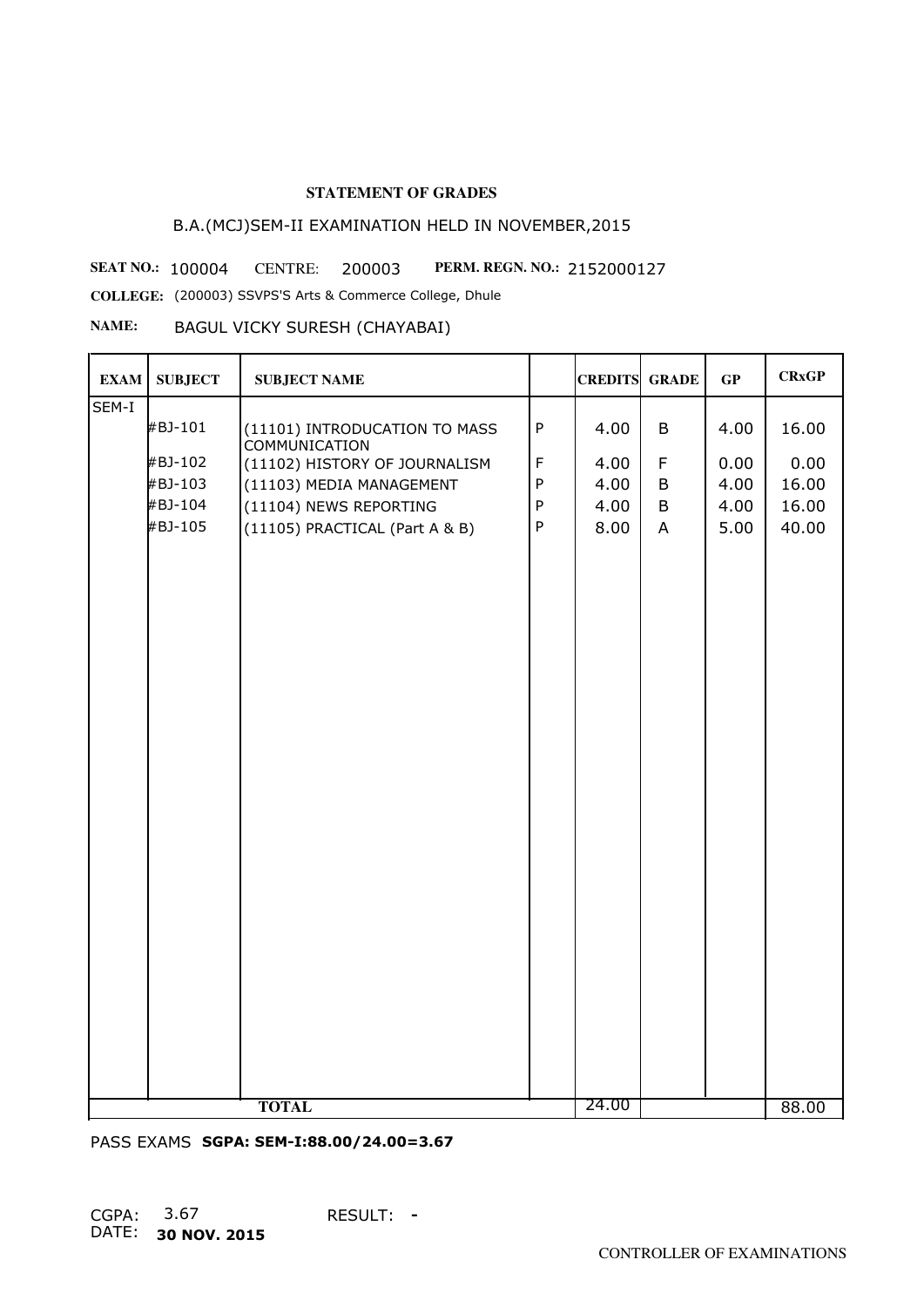# B.A.(MCJ)SEM-II EXAMINATION HELD IN NOVEMBER,2015

**SEAT NO.: 100005 CENTRE: 200003 PERM. REGN. NO.: 2152000128** 

**COLLEGE:** (200003) SSVPS'S Arts & Commerce College, Dhule

#### **NAME:** BHAVESH DAGDU HIRE (CHHAYA)

| <b>EXAM</b> | <b>SUBJECT</b> | <b>SUBJECT NAME</b>                                   |             | <b>CREDITS GRADE</b> |             | GP   | <b>CRxGP</b> |
|-------------|----------------|-------------------------------------------------------|-------------|----------------------|-------------|------|--------------|
| SEM-I       |                |                                                       |             |                      |             |      |              |
|             | #BJ-101        | (11101) INTRODUCATION TO MASS<br><b>COMMUNICATION</b> | $\mathsf F$ | 4.00                 | $\mathsf F$ | 0.00 | 0.00         |
|             | #BJ-102        | (11102) HISTORY OF JOURNALISM                         | $\mathsf F$ | 4.00                 | $\mathsf F$ | 0.00 | 0.00         |
|             | #BJ-103        | (11103) MEDIA MANAGEMENT                              | ${\sf P}$   | 4.00                 | $\mathsf E$ | 1.00 | 4.00         |
|             | #BJ-104        | (11104) NEWS REPORTING                                | $\mathsf F$ | 4.00                 | $\mathsf F$ | 0.00 | 0.00         |
|             | #BJ-105        | (11105) PRACTICAL (Part A & B)                        | $\mathsf F$ | 8.00                 | $\mathsf F$ | 0.00 | 0.00         |
|             |                |                                                       |             |                      |             |      |              |
|             |                | <b>TOTAL</b>                                          |             | 24.00                |             |      | 4.00         |

PASS EXAMS **SGPA: SEM-I:4.00/24.00=0.17**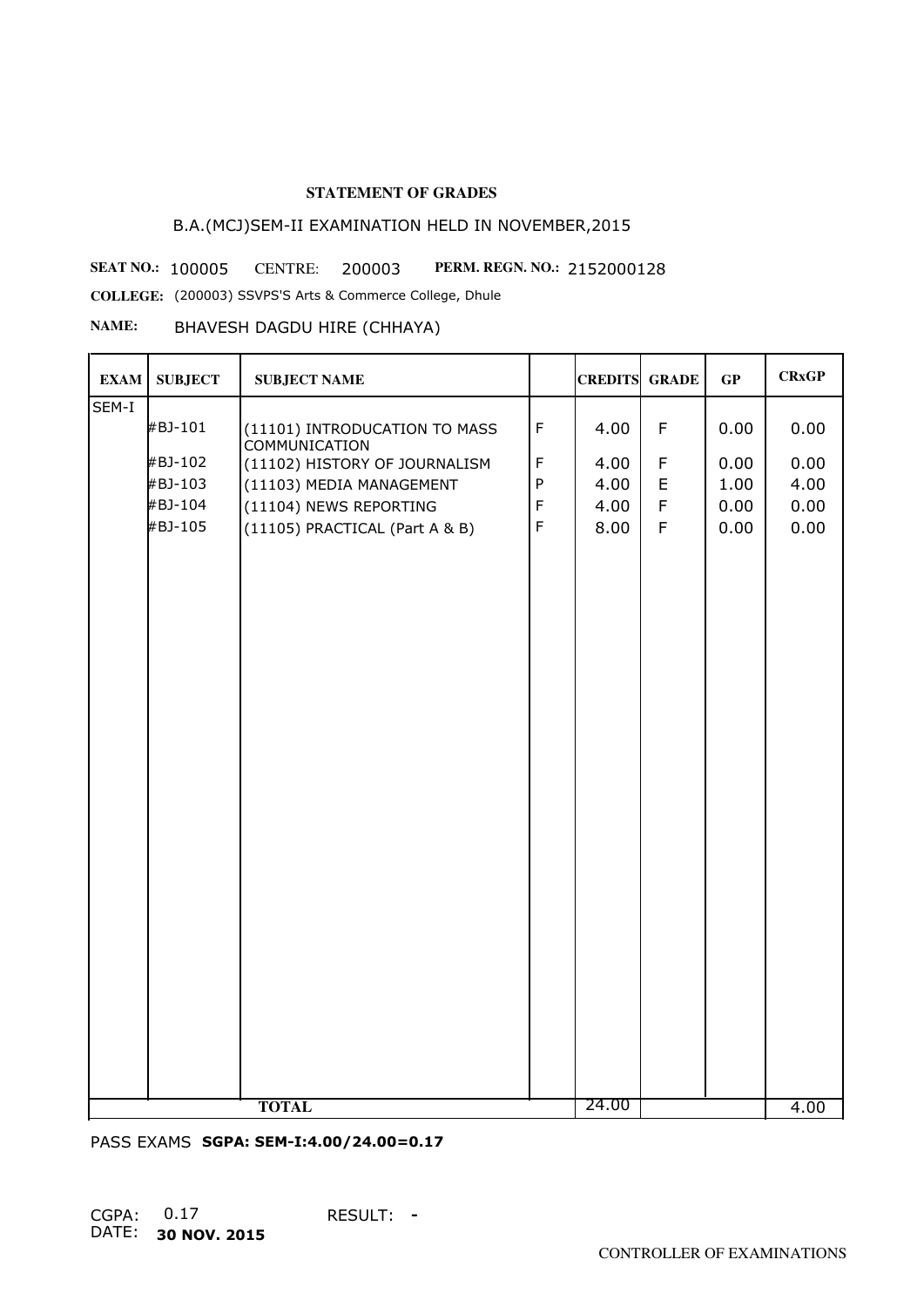# B.A.(MCJ)SEM-II EXAMINATION HELD IN NOVEMBER,2015

**SEAT NO.: 100006** CENTRE: 200003 **PERM. REGN. NO.: 2152000129** 

**COLLEGE:** (200003) SSVPS'S Arts & Commerce College, Dhule

## **NAME:** BORSE ROSHNI BHIKAN (MINA)

| <b>EXAM</b> | <b>SUBJECT</b> | <b>SUBJECT NAME</b>                                   |              | <b>CREDITS GRADE</b> |                | GP   | <b>CRxGP</b> |
|-------------|----------------|-------------------------------------------------------|--------------|----------------------|----------------|------|--------------|
| SEM-I       |                |                                                       |              |                      |                |      |              |
|             | #BJ-101        | (11101) INTRODUCATION TO MASS<br><b>COMMUNICATION</b> | ${\sf P}$    | 4.00                 | $\mathsf O$    | 6.00 | 24.00        |
|             | #BJ-102        | (11102) HISTORY OF JOURNALISM                         | $\mathsf{P}$ | 4.00                 | B              | 4.00 | 16.00        |
|             | #BJ-103        | (11103) MEDIA MANAGEMENT                              | $\mathsf{P}$ | 4.00                 | $\circ$        | 6.00 | 24.00        |
|             | #BJ-104        | (11104) NEWS REPORTING                                | ${\sf P}$    | 4.00                 | $\mathsf O$    | 6.00 | 24.00        |
|             | #BJ-105        | (11105) PRACTICAL (Part A & B)                        | ${\sf P}$    | 8.00                 | $\overline{A}$ | 5.00 | 40.00        |
|             |                | <b>TOTAL</b>                                          |              | 24.00                |                |      | 128.00       |
|             |                |                                                       |              |                      |                |      |              |

PASS EXAMS **SGPA: SEM-I:128.00/24.00=5.33**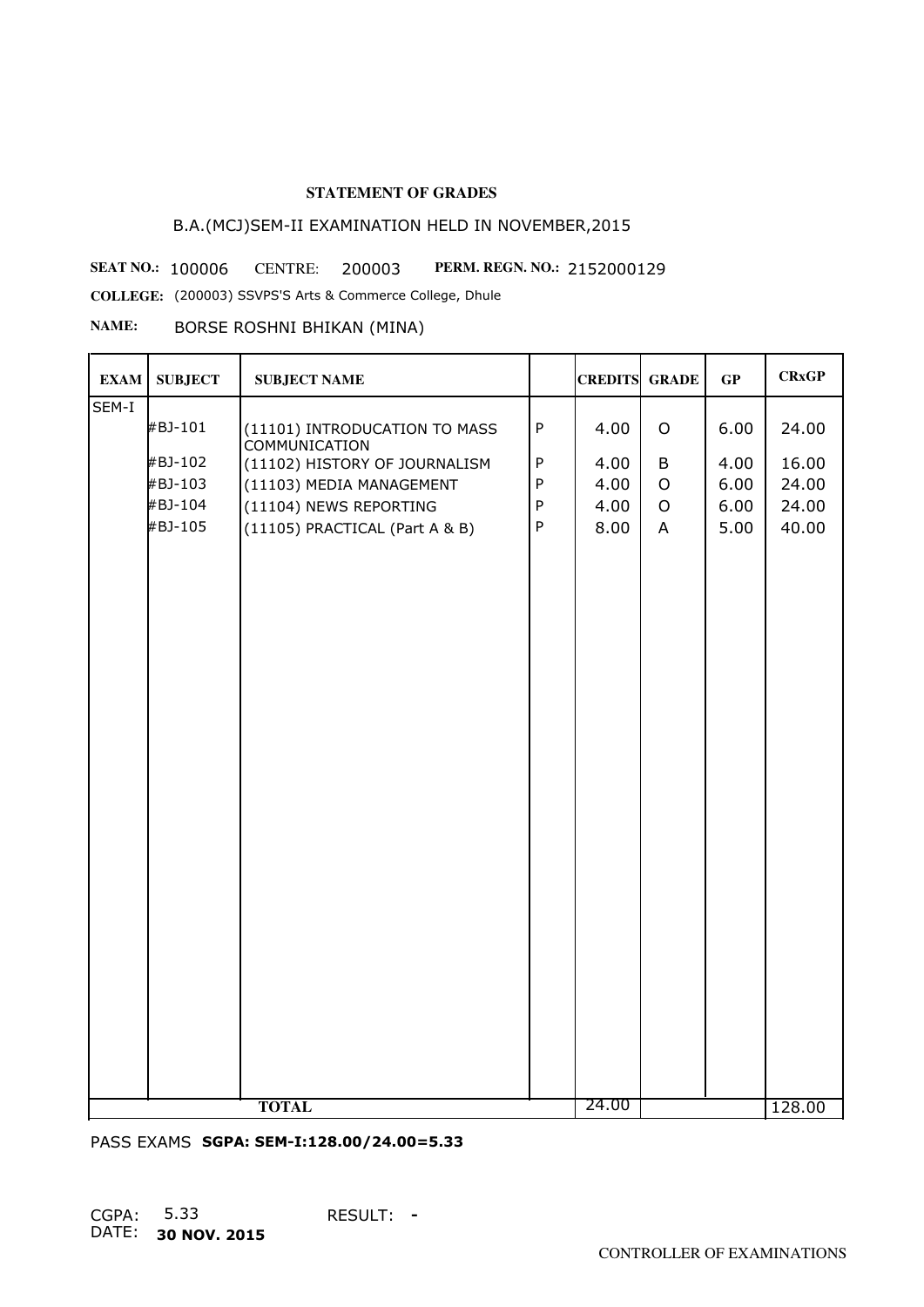# B.A.(MCJ)SEM-II EXAMINATION HELD IN NOVEMBER,2015

**SEAT NO.: 100007** CENTRE: 200003 **PERM. REGN. NO.: 2152000130** 

**COLLEGE:** (200003) SSVPS'S Arts & Commerce College, Dhule

#### **NAME:** DHAVLE VAIBHAV ACHYUT (SANJIVANI)

| <b>EXAM</b> | <b>SUBJECT</b> | <b>SUBJECT NAME</b>                                   |             | <b>CREDITS GRADE</b> |             | GP   | <b>CRxGP</b> |
|-------------|----------------|-------------------------------------------------------|-------------|----------------------|-------------|------|--------------|
| SEM-I       |                |                                                       |             |                      |             |      |              |
|             | #BJ-101        | (11101) INTRODUCATION TO MASS<br><b>COMMUNICATION</b> | $\sf P$     | 4.00                 | $\mathsf C$ | 3.00 | 12.00        |
|             | #BJ-102        | (11102) HISTORY OF JOURNALISM                         | $\sf P$     | 4.00                 | E           | 1.00 | 4.00         |
|             | #BJ-103        | (11103) MEDIA MANAGEMENT                              | $\sf P$     | 4.00                 | B           | 4.00 | 16.00        |
|             | #BJ-104        | (11104) NEWS REPORTING                                | $\sf P$     | 4.00                 | $\mathsf C$ | 3.00 | 12.00        |
|             | #BJ-105        | (11105) PRACTICAL (Part A & B)                        | $\mathsf F$ | 8.00                 | F           | 0.00 | 0.00         |
|             |                |                                                       |             |                      |             |      |              |
|             |                |                                                       |             |                      |             |      |              |
|             |                |                                                       |             |                      |             |      |              |
|             |                |                                                       |             |                      |             |      |              |
|             |                | <b>TOTAL</b>                                          |             | 24.00                |             |      | 44.00        |

PASS EXAMS **SGPA: SEM-I:44.00/24.00=1.83**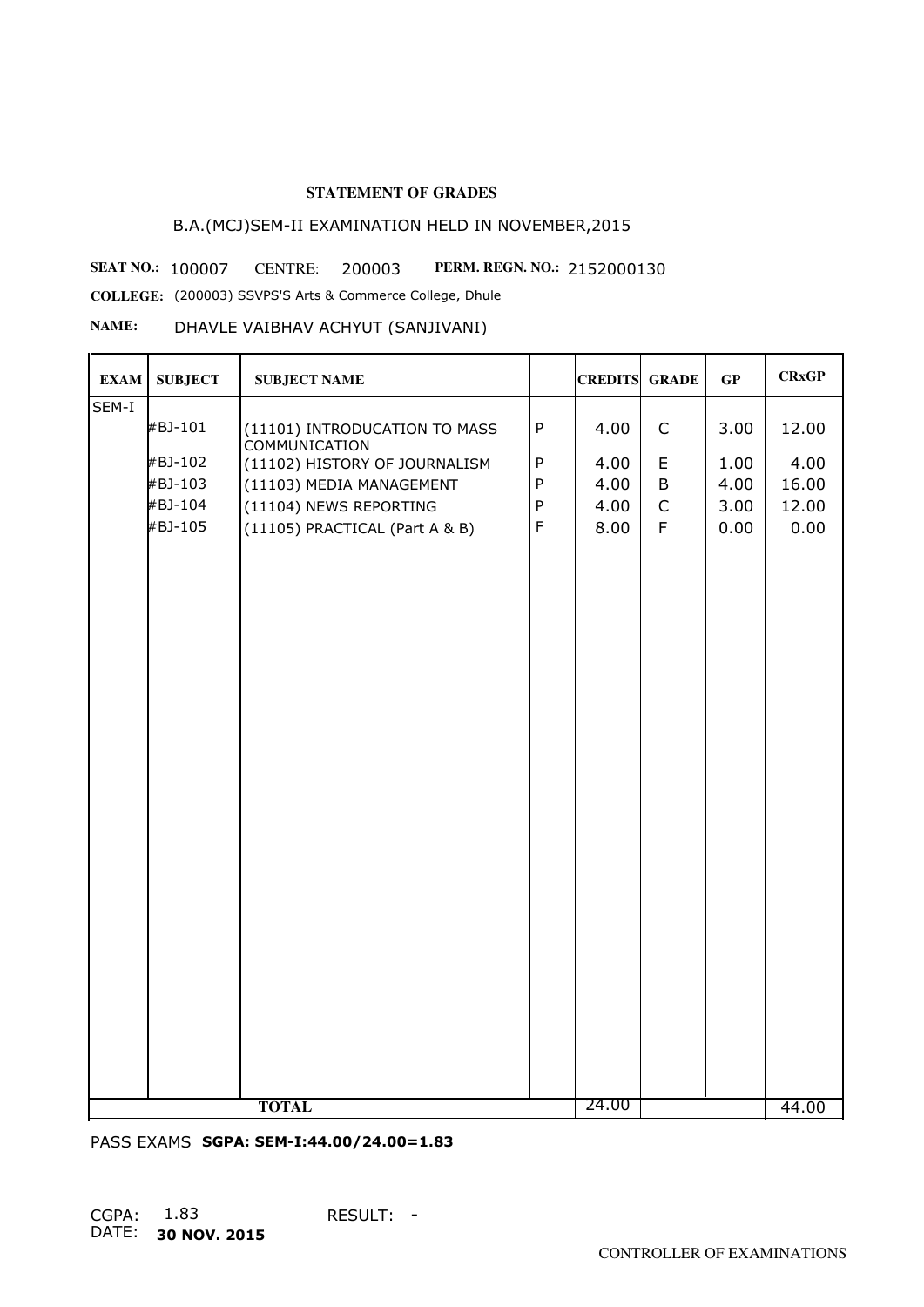# B.A.(MCJ)SEM-II EXAMINATION HELD IN NOVEMBER,2015

**SEAT NO.: 100008** CENTRE: 200003 PERM. REGN. NO.: 2152000131

**COLLEGE:** (200003) SSVPS'S Arts & Commerce College, Dhule

## **NAME:** GOENKA LEENA MANOHAR (SUVARNA)

| <b>EXAM</b> | <b>SUBJECT</b> | <b>SUBJECT NAME</b>                                   |              | <b>CREDITS GRADE</b> |                | GP   | <b>CRxGP</b> |
|-------------|----------------|-------------------------------------------------------|--------------|----------------------|----------------|------|--------------|
| SEM-I       |                |                                                       |              |                      |                |      |              |
|             | #BJ-101        | (11101) INTRODUCATION TO MASS<br><b>COMMUNICATION</b> | $\sf P$      | 4.00                 | $\mathsf O$    | 6.00 | 24.00        |
|             | #BJ-102        | (11102) HISTORY OF JOURNALISM                         | $\sf P$      | 4.00                 | B              | 4.00 | 16.00        |
|             | #BJ-103        | (11103) MEDIA MANAGEMENT                              | ${\sf P}$    | 4.00                 | $\circ$        | 6.00 | 24.00        |
|             | #BJ-104        | (11104) NEWS REPORTING                                | ${\sf P}$    | 4.00                 | $\mathsf{A}$   | 5.00 | 20.00        |
|             | #BJ-105        | (11105) PRACTICAL (Part A & B)                        | $\mathsf{P}$ | 8.00                 | $\overline{O}$ | 6.00 | 48.00        |
|             |                |                                                       |              |                      |                |      |              |
|             |                | <b>TOTAL</b>                                          |              | 24.00                |                |      | 132.00       |

PASS EXAMS **SGPA: SEM-I:132.00/24.00=5.50**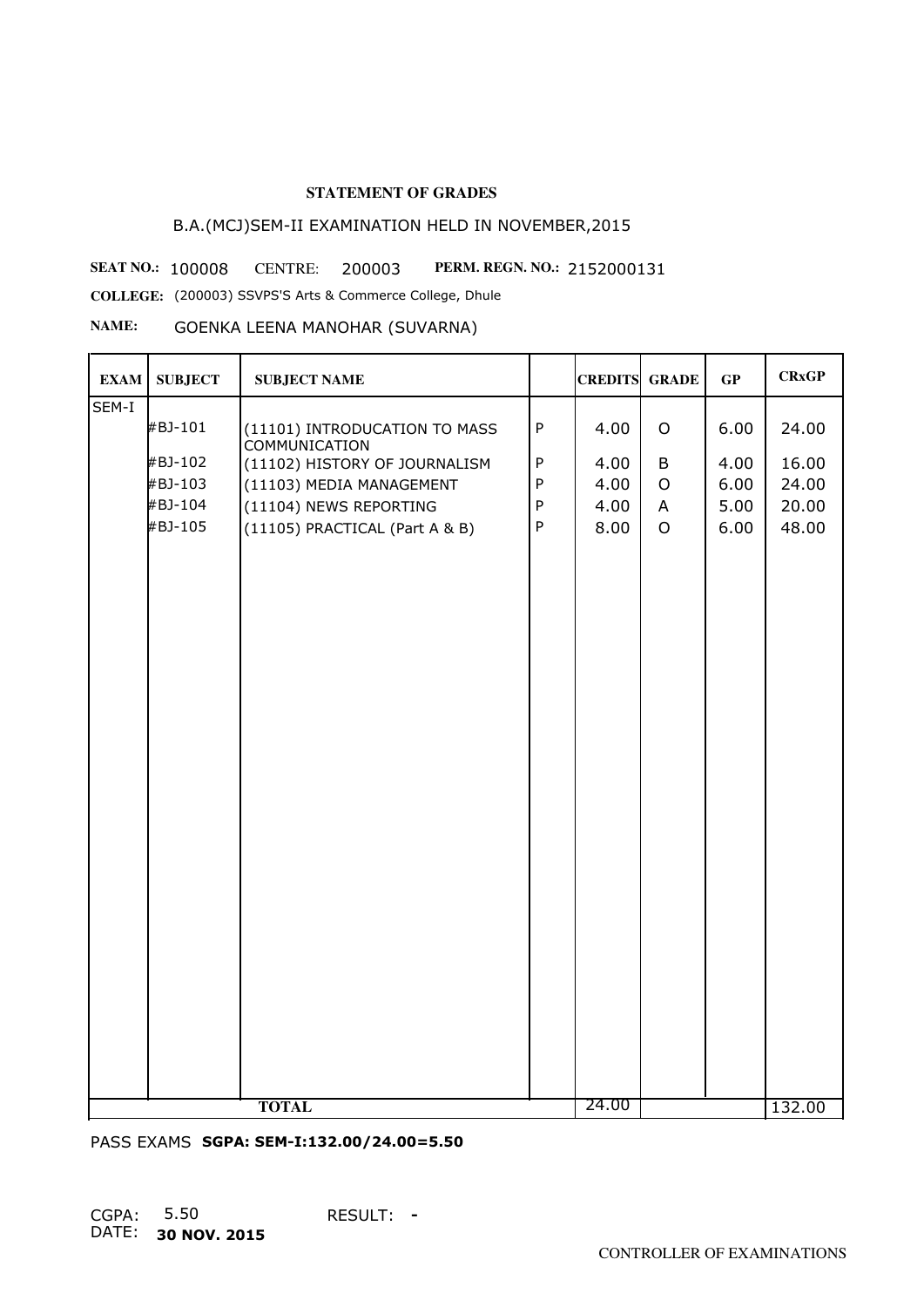# B.A.(MCJ)SEM-II EXAMINATION HELD IN NOVEMBER,2015

**SEAT NO.: 100009 CENTRE: 200003 PERM. REGN. NO.: 2152000132** 

**COLLEGE:** (200003) SSVPS'S Arts & Commerce College, Dhule

## **NAME:** ISHI SANDIP BAPURAO (PARVATABAI)

| <b>EXAM</b> | <b>SUBJECT</b> | <b>SUBJECT NAME</b>                                   |              | <b>CREDITS GRADE</b> |                | GP   | <b>CRxGP</b> |
|-------------|----------------|-------------------------------------------------------|--------------|----------------------|----------------|------|--------------|
| SEM-I       |                |                                                       |              |                      |                |      |              |
|             | #BJ-101        | (11101) INTRODUCATION TO MASS<br><b>COMMUNICATION</b> | $\sf P$      | 4.00                 | A              | 5.00 | 20.00        |
|             | #BJ-102        | (11102) HISTORY OF JOURNALISM                         | $\sf P$      | 4.00                 | $\mathsf C$    | 3.00 | 12.00        |
|             | #BJ-103        | (11103) MEDIA MANAGEMENT                              | ${\sf P}$    | 4.00                 | B              | 4.00 | 16.00        |
|             | #BJ-104        | (11104) NEWS REPORTING                                | ${\sf P}$    | 4.00                 | $\mathsf{A}$   | 5.00 | 20.00        |
|             | #BJ-105        | (11105) PRACTICAL (Part A & B)                        | $\mathsf{P}$ | 8.00                 | $\overline{A}$ | 5.00 | 40.00        |
|             |                |                                                       |              |                      |                |      |              |
|             |                | <b>TOTAL</b>                                          |              | 24.00                |                |      | 108.00       |

PASS EXAMS **SGPA: SEM-I:108.00/24.00=4.50**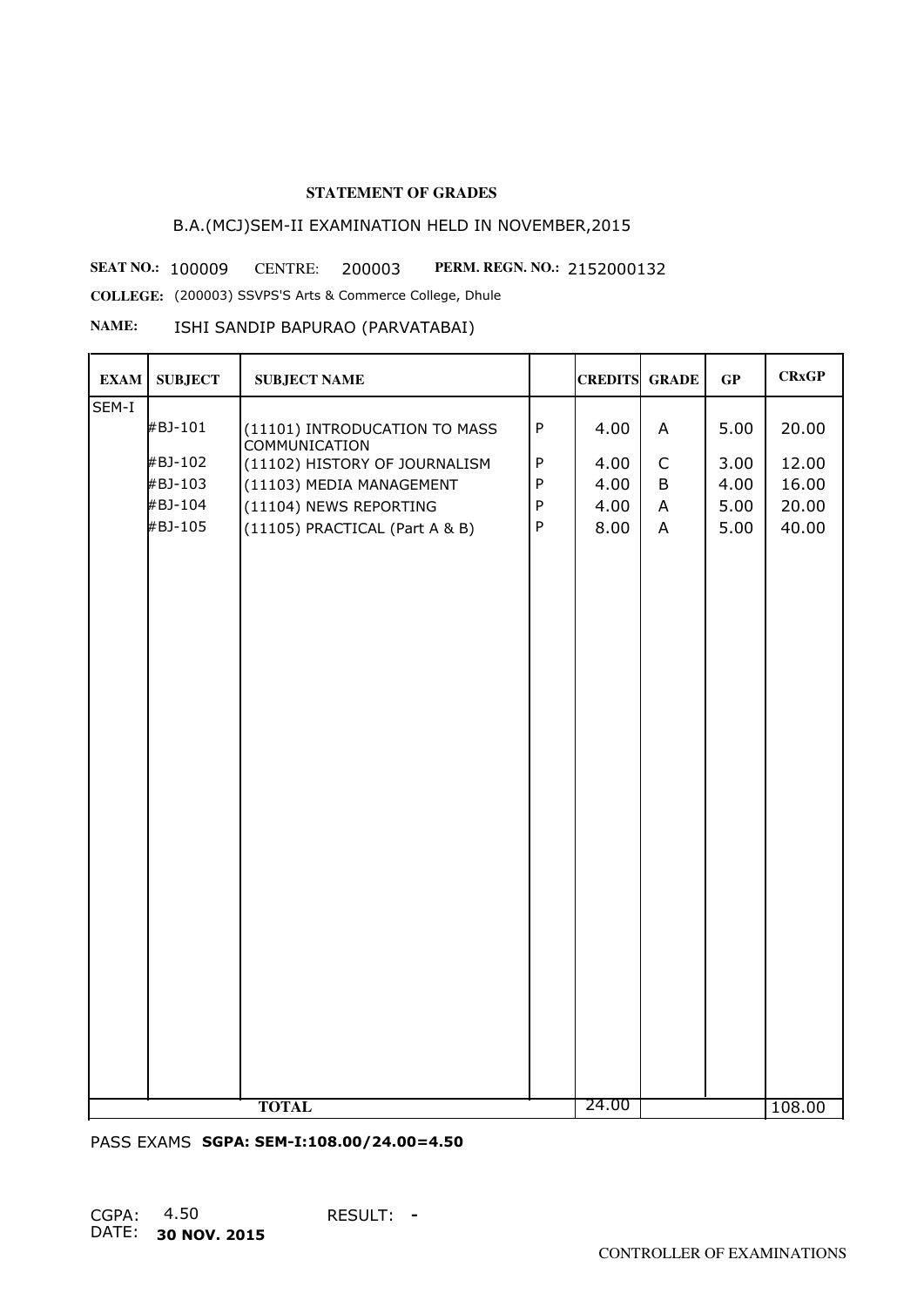# B.A.(MCJ)SEM-II EXAMINATION HELD IN NOVEMBER,2015

**SEAT NO.: 100010 CENTRE: 200003 PERM. REGN. NO.: 2152000133** 

**COLLEGE:** (200003) SSVPS'S Arts & Commerce College, Dhule

#### **NAME:** KAILAS SHRAWAN PATIL (CHAMANBAI)

| <b>EXAM</b> | <b>SUBJECT</b> | <b>SUBJECT NAME</b>                                   |              | <b>CREDITS GRADE</b> |                | GP   | <b>CRxGP</b> |
|-------------|----------------|-------------------------------------------------------|--------------|----------------------|----------------|------|--------------|
| SEM-I       |                |                                                       |              |                      |                |      |              |
|             | #BJ-101        | (11101) INTRODUCATION TO MASS<br><b>COMMUNICATION</b> | $\mathsf F$  | 4.00                 | $\mathsf F$    | 0.00 | 0.00         |
|             | #BJ-102        | (11102) HISTORY OF JOURNALISM                         | $\mathsf F$  | 4.00                 | $\mathsf F$    | 0.00 | 0.00         |
|             | #BJ-103        | (11103) MEDIA MANAGEMENT                              | $\mathsf{P}$ | 4.00                 | B              | 4.00 | 16.00        |
|             | #BJ-104        | (11104) NEWS REPORTING                                | ${\sf P}$    | 4.00                 | $\mathsf C$    | 3.00 | 12.00        |
|             | #BJ-105        | (11105) PRACTICAL (Part A & B)                        | ${\sf P}$    | 8.00                 | $\overline{A}$ | 5.00 | 40.00        |
|             |                | <b>TOTAL</b>                                          |              | 24.00                |                |      | 68.00        |
|             |                |                                                       |              |                      |                |      |              |

PASS EXAMS **SGPA: SEM-I:68.00/24.00=2.83**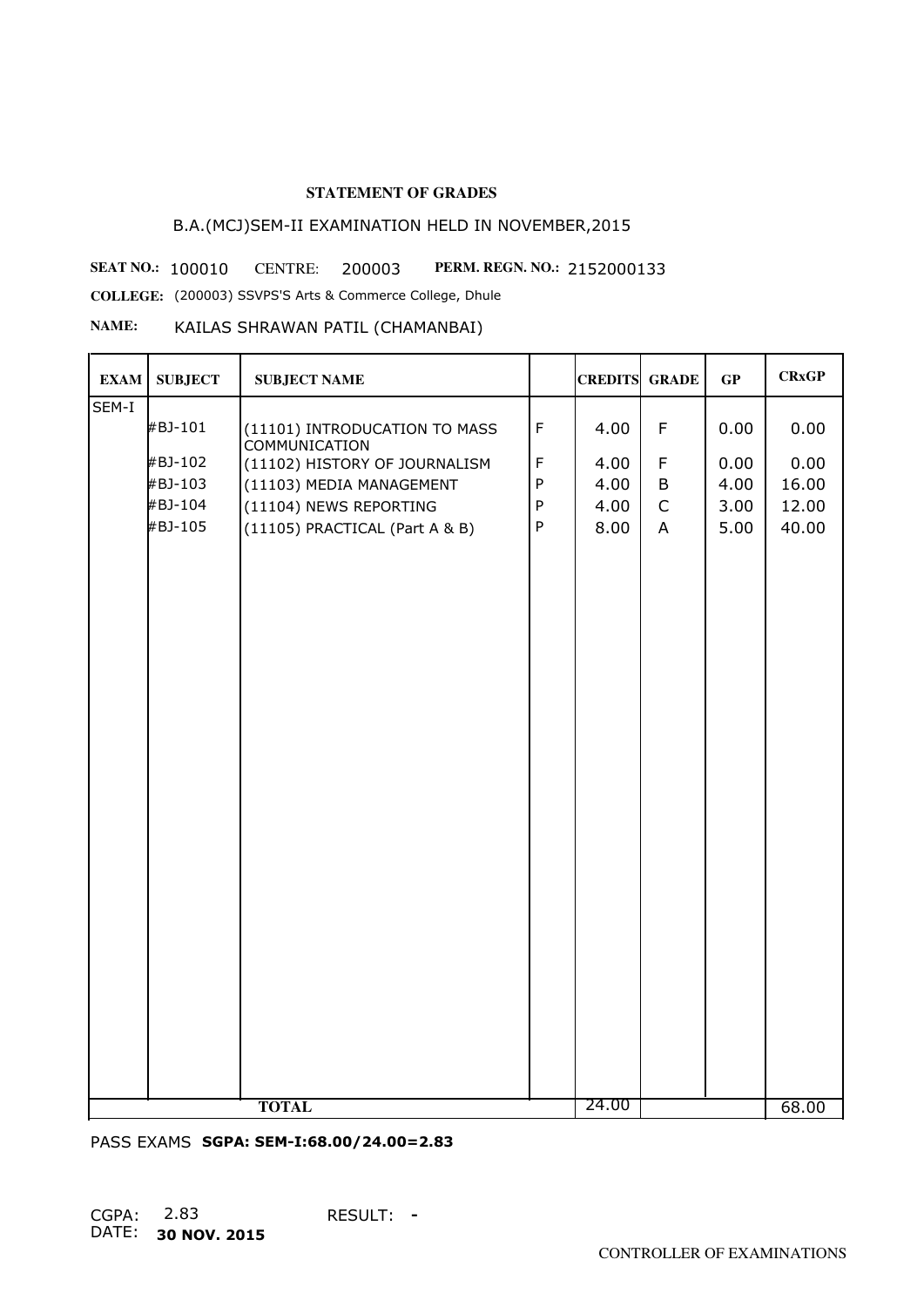# B.A.(MCJ)SEM-II EXAMINATION HELD IN NOVEMBER,2015

**SEAT NO.: 100011 CENTRE: 200003 PERM. REGN. NO.: 2152000134 COLLEGE:** (200003) SSVPS'S Arts & Commerce College, Dhule

#### **NAME:** KHAIRNAR ROSHAN DEVIDAS (BEBABAI)

| <b>EXAM</b> | <b>SUBJECT</b> | <b>SUBJECT NAME</b>                                   |           | <b>CREDITS GRADE</b> |             | GP   | <b>CRxGP</b> |
|-------------|----------------|-------------------------------------------------------|-----------|----------------------|-------------|------|--------------|
| SEM-I       |                |                                                       |           |                      |             |      |              |
|             | #BJ-101        | (11101) INTRODUCATION TO MASS<br><b>COMMUNICATION</b> | ${\sf P}$ | 4.00                 | $\mathsf C$ | 3.00 | 12.00        |
|             | #BJ-102        | (11102) HISTORY OF JOURNALISM                         | $\sf P$   | 4.00                 | D           | 2.00 | 8.00         |
|             | #BJ-103        | (11103) MEDIA MANAGEMENT                              | ${\sf P}$ | 4.00                 | A           | 5.00 | 20.00        |
|             | #BJ-104        | (11104) NEWS REPORTING                                | $\sf P$   | 4.00                 | B           | 4.00 | 16.00        |
|             | #BJ-105        | (11105) PRACTICAL (Part A & B)                        | $\sf P$   | 8.00                 | B           | 4.00 | 32.00        |
|             |                |                                                       |           |                      |             |      |              |
|             |                |                                                       |           |                      |             |      |              |
|             |                |                                                       |           |                      |             |      |              |
|             |                |                                                       |           |                      |             |      |              |
|             |                |                                                       |           |                      |             |      |              |
|             |                |                                                       |           |                      |             |      |              |
|             |                |                                                       |           |                      |             |      |              |
|             |                |                                                       |           |                      |             |      |              |
|             |                |                                                       |           |                      |             |      |              |
|             |                |                                                       |           |                      |             |      |              |
|             |                |                                                       |           |                      |             |      |              |
|             |                |                                                       |           |                      |             |      |              |
|             |                |                                                       |           |                      |             |      |              |
|             |                |                                                       |           |                      |             |      |              |
|             |                |                                                       |           |                      |             |      |              |
|             |                |                                                       |           |                      |             |      |              |
|             |                |                                                       |           |                      |             |      |              |
|             |                |                                                       |           |                      |             |      |              |
|             |                |                                                       |           |                      |             |      |              |
|             |                |                                                       |           |                      |             |      |              |
|             |                | <b>TOTAL</b>                                          |           | 24.00                |             |      | 88.00        |

PASS EXAMS **SGPA: SEM-I:88.00/24.00=3.67**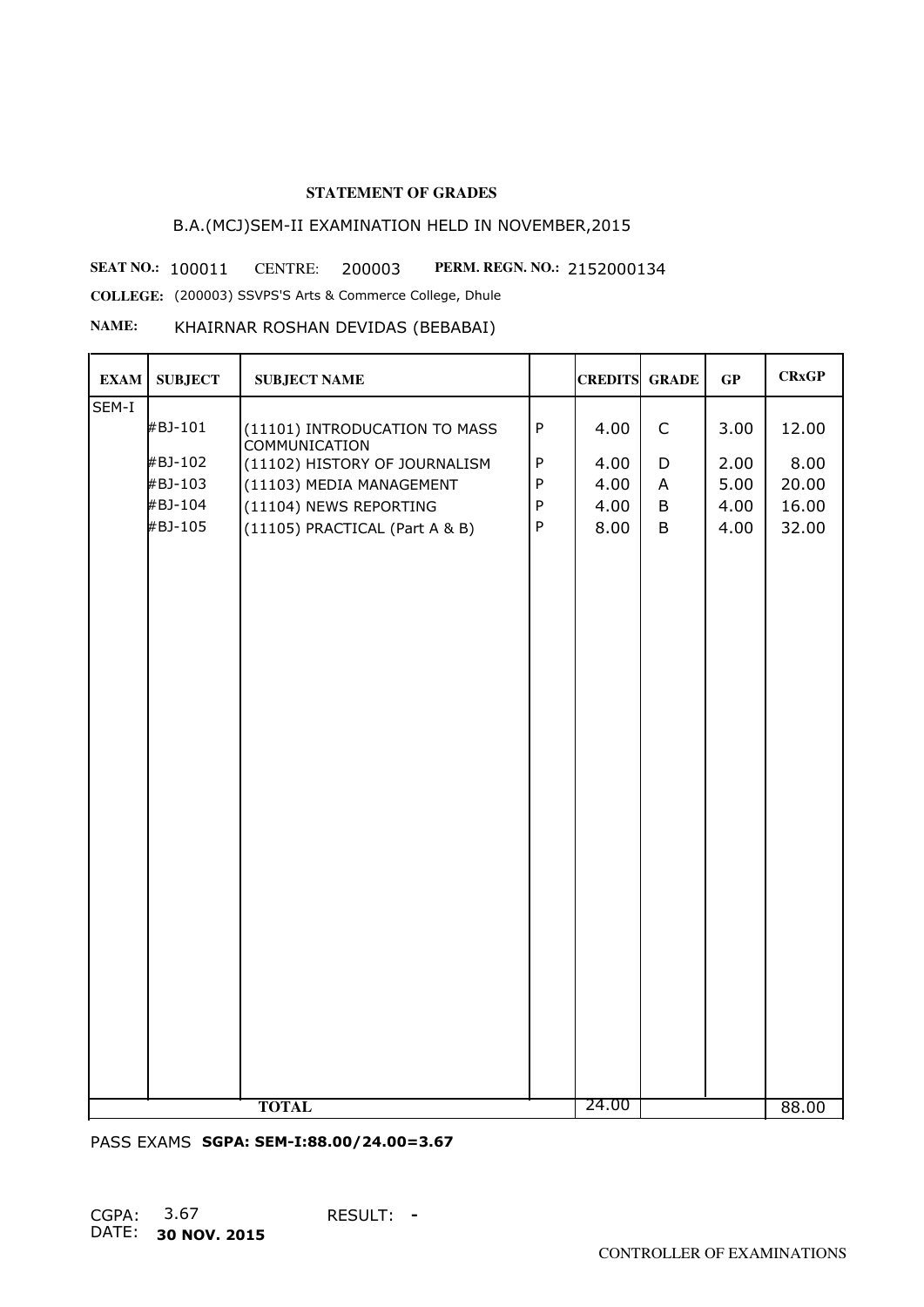# B.A.(MCJ)SEM-II EXAMINATION HELD IN NOVEMBER,2015

**SEAT NO.: 100012 CENTRE: 200003 PERM. REGN. NO.: 2142000087** 

**COLLEGE:** (200003) SSVPS'S Arts & Commerce College, Dhule

**NAME:** LANDGE ROHIT SUNIL (ALKA)

| <b>EXAM</b> | <b>SUBJECT</b> | <b>SUBJECT NAME</b>                                   |              | <b>CREDITS</b> | <b>GRADE</b> | GP   | <b>CRxGP</b> |
|-------------|----------------|-------------------------------------------------------|--------------|----------------|--------------|------|--------------|
| SEM-I       |                |                                                       |              |                |              |      |              |
|             | BJ-101         | (11101) INTRODUCATION TO MASS<br><b>COMMUNICATION</b> | $\mathsf{P}$ | 4.00           | $\mathsf{C}$ | 3.00 | 12.00        |
|             | BJ-102         | (11102) HISTORY OF JOURNALISM                         | ${\sf P}$    | 4.00           | B            | 4.00 | 16.00        |
|             | BJ-103         | (11103) MEDIA MANAGEMENT                              | P            | 4.00           | $\mathsf{C}$ | 3.00 | 12.00        |
|             | BJ-104         | (11104) NEWS REPORTING                                | $\mathsf{P}$ | 4.00           | B            | 4.00 | 16.00        |
|             | BJ-105         | (11105) PRACTICAL (Part A & B)                        | ${\sf P}$    | 8.00           | A            | 5.00 | 40.00        |
| SEM-II      |                |                                                       |              |                |              |      |              |
|             | BJ201          | (12101) EDITING FOR PRINT MEDIA                       | ${\sf P}$    | 4.00           | A            | 5.00 | 20.00        |
|             | #BJ202         | (12102) INDIAN CONSTITUTION AND<br>MEDIA LAW          | $\mathsf{P}$ | 4.00           | $\mathsf{C}$ | 3.00 | 12.00        |
|             | BJ205          | (12105) PRACTICAL (PART A & B)                        | ${\sf P}$    | 8.00           | B            | 4.00 | 32.00        |
|             | BJ203          | (12103) INDIAN GOVERNMENT AND<br><b>POLICIES</b>      | $\mathsf{P}$ | 4.00           | A            | 5.00 | 20.00        |
|             | BJ204          | (12104)LANGUAGE STUDY FOR MASS<br><b>MEDIA</b>        | ${\sf P}$    | 4.00           | A            | 5.00 | 20.00        |
|             | Env Stud       | <b>ENVIRONMENTAL STUDIES</b>                          | P            | 0.00           | A            | 0.00 | 0.00         |
|             |                |                                                       |              |                |              |      |              |
|             |                |                                                       |              |                |              |      |              |
|             |                |                                                       |              |                |              |      |              |
|             |                |                                                       |              |                |              |      |              |
|             |                |                                                       |              |                |              |      |              |
|             |                |                                                       |              |                |              |      |              |
|             |                |                                                       |              |                |              |      |              |
|             |                |                                                       |              |                |              |      |              |
|             |                |                                                       |              |                |              |      |              |
|             |                |                                                       |              |                |              |      |              |
|             |                |                                                       |              |                |              |      |              |
|             |                |                                                       |              |                |              |      |              |
|             |                |                                                       |              |                |              |      |              |
|             |                |                                                       |              |                |              |      |              |
|             |                |                                                       |              |                |              |      |              |
|             |                |                                                       |              |                |              |      |              |
|             |                | <b>TOTAL</b>                                          |              | 48.00          |              |      | 200.00       |

PASS EXAMS **SGPA: SEM-I:96.00/24.00=4.00 SEM-II:104.00/24.00=4.33**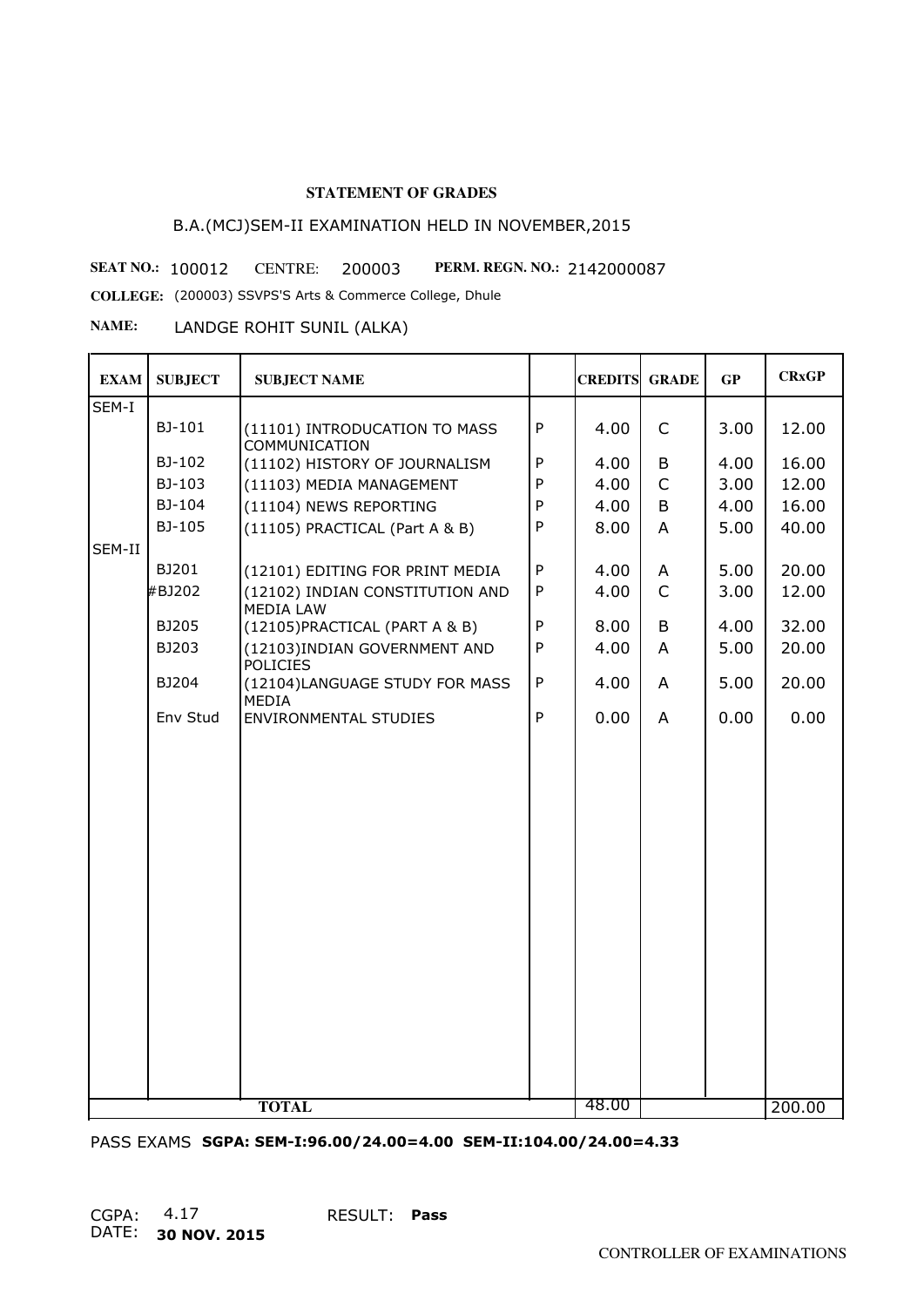# B.A.(MCJ)SEM-II EXAMINATION HELD IN NOVEMBER,2015

**SEAT NO.: 100013 CENTRE: 200003 PERM. REGN. NO.: 2152000135 COLLEGE:** (200003) SSVPS'S Arts & Commerce College, Dhule

**NAME:** MAHESH SURESH THAKARE (SUNNANDA)

| <b>EXAM</b> | <b>SUBJECT</b> | <b>SUBJECT NAME</b>                                   |              | <b>CREDITS</b> | <b>GRADE</b> | GP   | <b>CRxGP</b> |
|-------------|----------------|-------------------------------------------------------|--------------|----------------|--------------|------|--------------|
| SEM-I       |                |                                                       |              |                |              |      |              |
|             | #BJ-101        | (11101) INTRODUCATION TO MASS<br><b>COMMUNICATION</b> | ${\sf P}$    | 4.00           | B            | 4.00 | 16.00        |
|             | #BJ-102        | (11102) HISTORY OF JOURNALISM                         | ${\sf P}$    | 4.00           | B            | 4.00 | 16.00        |
|             | #BJ-103        | (11103) MEDIA MANAGEMENT                              | ${\sf P}$    | 4.00           | $\mathsf{A}$ | 5.00 | 20.00        |
|             | #BJ-104        | (11104) NEWS REPORTING                                | $\mathsf{P}$ | 4.00           | A            | 5.00 | 20.00        |
|             | #BJ-105        | (11105) PRACTICAL (Part A & B)                        | $\mathsf{P}$ | 8.00           | B            | 4.00 | 32.00        |
|             |                |                                                       |              |                |              |      |              |
|             |                | <b>TOTAL</b>                                          |              | 24.00          |              |      | 104.00       |

PASS EXAMS **SGPA: SEM-I:104.00/24.00=4.33**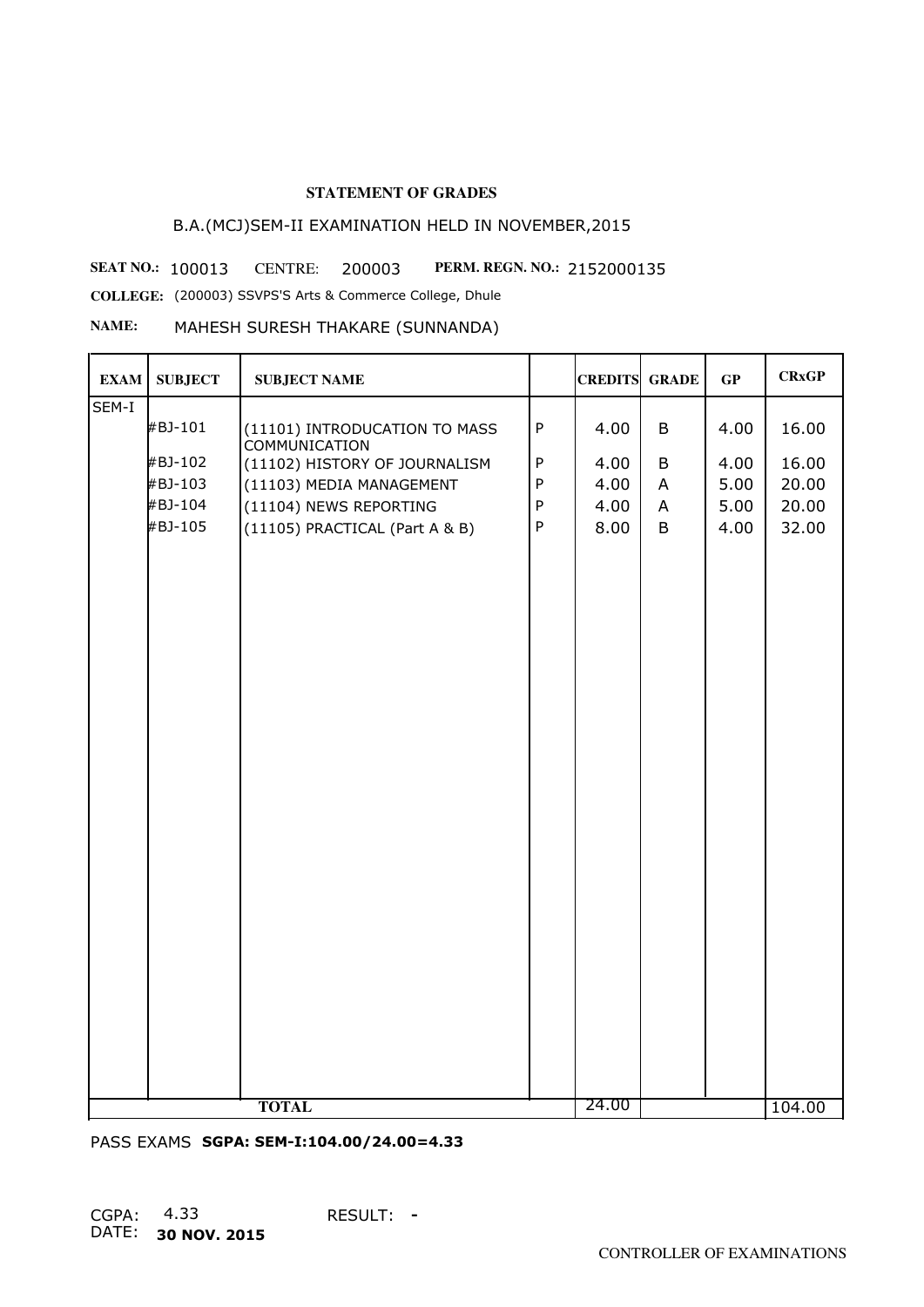# B.A.(MCJ)SEM-II EXAMINATION HELD IN NOVEMBER,2015

**SEAT NO.: 100015 CENTRE: 200003 PERM. REGN. NO.: 2152000136** 

**COLLEGE:** (200003) SSVPS'S Arts & Commerce College, Dhule

#### **NAME:** MAYUR KAMLESH KAPDE (KALPANA)

| <b>EXAM</b> | <b>SUBJECT</b> | <b>SUBJECT NAME</b>                                   |              | <b>CREDITS GRADE</b> |              | GP   | <b>CRxGP</b> |
|-------------|----------------|-------------------------------------------------------|--------------|----------------------|--------------|------|--------------|
| SEM-I       |                |                                                       |              |                      |              |      |              |
|             | #BJ-101        | (11101) INTRODUCATION TO MASS<br><b>COMMUNICATION</b> | $\mathsf{P}$ | 4.00                 | B            | 4.00 | 16.00        |
|             | #BJ-102        | (11102) HISTORY OF JOURNALISM                         | ${\sf P}$    | 4.00                 | $\mathsf C$  | 3.00 | 12.00        |
|             | #BJ-103        | (11103) MEDIA MANAGEMENT                              | ${\sf P}$    | 4.00                 | $\mathsf C$  | 3.00 | 12.00        |
|             | #BJ-104        | (11104) NEWS REPORTING                                | ${\sf P}$    | 4.00                 | $\mathsf{C}$ | 3.00 | 12.00        |
|             | #BJ-105        | (11105) PRACTICAL (Part A & B)                        | $\mathsf F$  | 8.00                 | F            | 0.00 | 0.00         |
|             |                |                                                       |              |                      |              |      |              |
|             |                |                                                       |              |                      |              |      |              |
|             |                |                                                       |              |                      |              |      |              |
|             |                |                                                       |              |                      |              |      |              |
|             |                |                                                       |              |                      |              |      |              |
|             |                |                                                       |              |                      |              |      |              |
|             |                |                                                       |              |                      |              |      |              |
|             |                |                                                       |              |                      |              |      |              |
|             |                |                                                       |              |                      |              |      |              |
|             |                |                                                       |              |                      |              |      |              |
|             |                |                                                       |              |                      |              |      |              |
|             |                |                                                       |              |                      |              |      |              |
|             |                |                                                       |              |                      |              |      |              |
|             |                |                                                       |              |                      |              |      |              |
|             |                |                                                       |              |                      |              |      |              |
|             |                |                                                       |              |                      |              |      |              |
|             |                |                                                       |              |                      |              |      |              |
|             |                |                                                       |              |                      |              |      |              |
|             |                |                                                       |              |                      |              |      |              |
|             |                |                                                       |              |                      |              |      |              |
|             |                |                                                       |              |                      |              |      |              |
|             |                |                                                       |              |                      |              |      |              |
|             |                | <b>TOTAL</b>                                          |              | 24.00                |              |      | 52.00        |

PASS EXAMS **SGPA: SEM-I:52.00/24.00=2.17**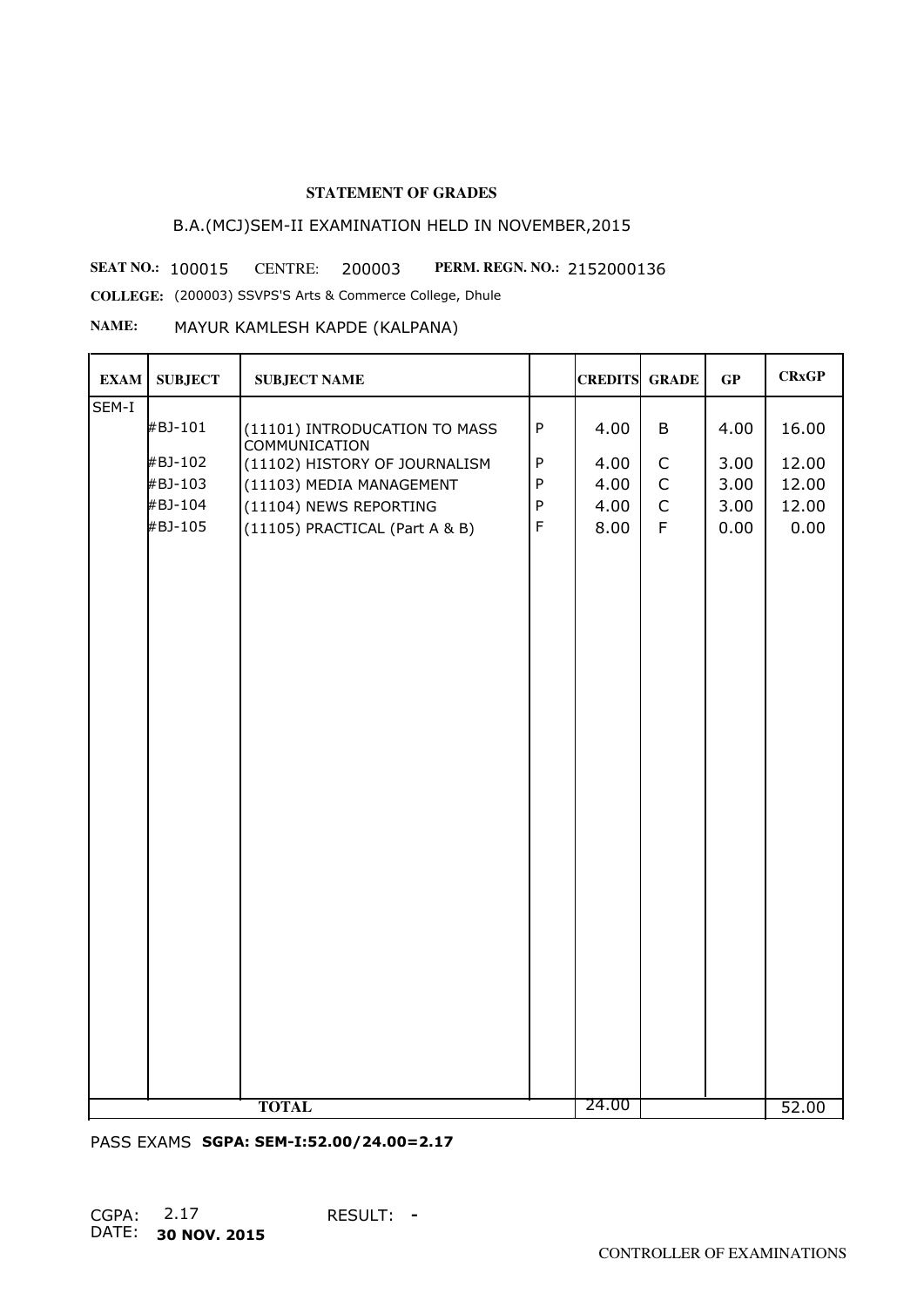# B.A.(MCJ)SEM-II EXAMINATION HELD IN NOVEMBER,2015

**SEAT NO.: 100016 CENTRE: 200003 PERM. REGN. NO.: 2152000137 COLLEGE:** (200003) SSVPS'S Arts & Commerce College, Dhule

**NAME:** MORE SATISH DNYNESHWAR (REKHABAI)

| <b>EXAM</b> | <b>SUBJECT</b> | <b>SUBJECT NAME</b>                                   |              | <b>CREDITS GRADE</b> |              | GP   | <b>CRxGP</b> |
|-------------|----------------|-------------------------------------------------------|--------------|----------------------|--------------|------|--------------|
| SEM-I       |                |                                                       |              |                      |              |      |              |
|             | #BJ-101        | (11101) INTRODUCATION TO MASS<br><b>COMMUNICATION</b> | $\mathsf{P}$ | 4.00                 | B            | 4.00 | 16.00        |
|             | #BJ-102        | (11102) HISTORY OF JOURNALISM                         | $\mathsf F$  | 4.00                 | F            | 0.00 | 0.00         |
|             | #BJ-103        | (11103) MEDIA MANAGEMENT                              | $\sf P$      | 4.00                 | $\mathsf{C}$ | 3.00 | 12.00        |
|             | #BJ-104        | (11104) NEWS REPORTING                                | $\mathsf{P}$ | 4.00                 | D            | 2.00 | 8.00         |
|             | #BJ-105        | (11105) PRACTICAL (Part A & B)                        | $\sf P$      | 8.00                 | B            | 4.00 | 32.00        |
|             |                | <b>TOTAL</b>                                          |              | 24.00                |              |      |              |
|             |                |                                                       |              |                      |              |      | 68.00        |

PASS EXAMS **SGPA: SEM-I:68.00/24.00=2.83**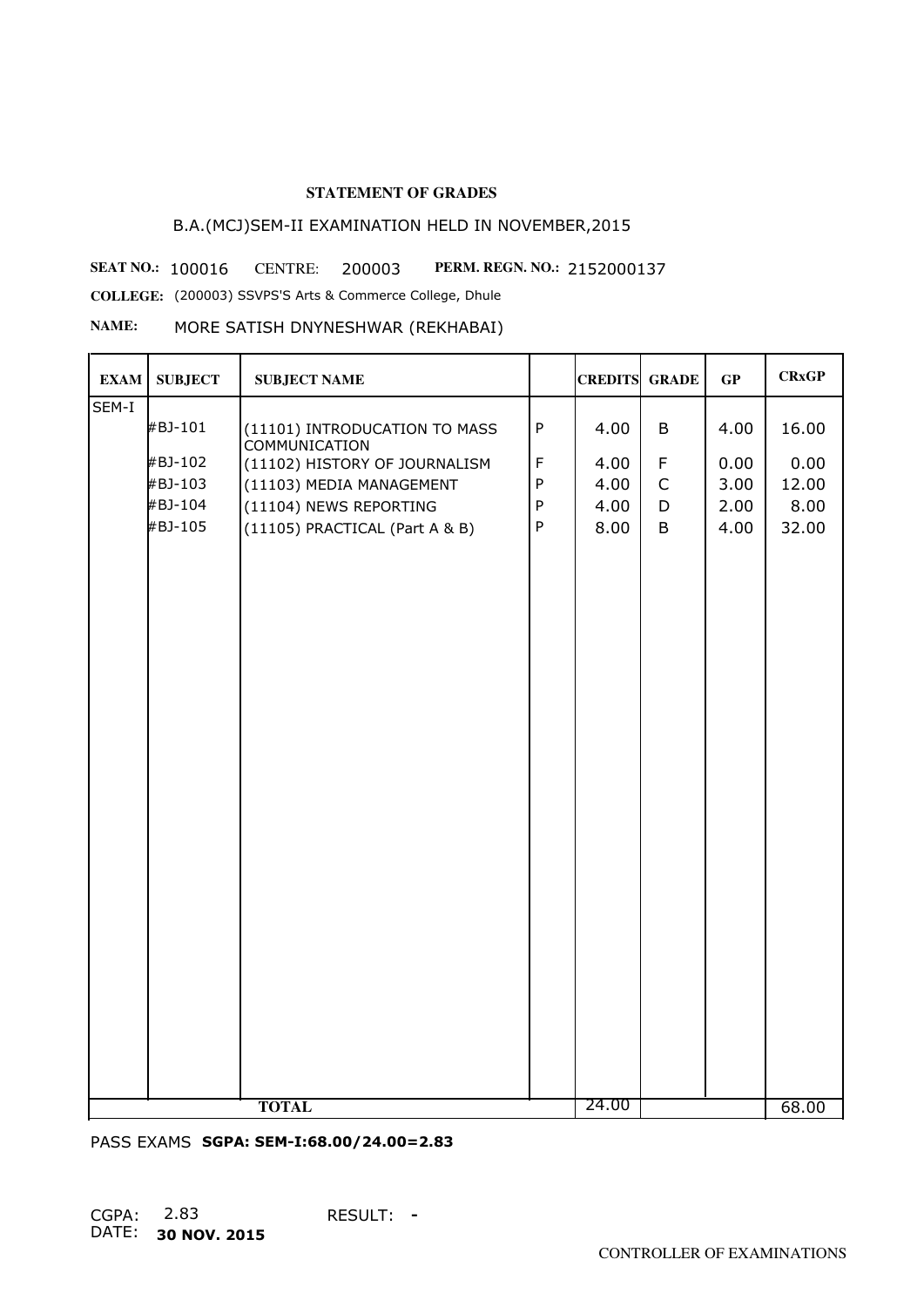# B.A.(MCJ)SEM-II EXAMINATION HELD IN NOVEMBER,2015

**SEAT NO.: 100017 CENTRE: 200003 PERM. REGN. NO.: 2152000138 COLLEGE:** (200003) SSVPS'S Arts & Commerce College, Dhule

**NAME:** NANKAR BHUSHAN DHARMRAJ (KALPANA)

| <b>EXAM</b> | <b>SUBJECT</b> | <b>SUBJECT NAME</b>                                   |             | <b>CREDITS GRADE</b> |              | GP   | <b>CRxGP</b> |
|-------------|----------------|-------------------------------------------------------|-------------|----------------------|--------------|------|--------------|
| SEM-I       |                |                                                       |             |                      |              |      |              |
|             | #BJ-101        | (11101) INTRODUCATION TO MASS<br><b>COMMUNICATION</b> | $\sf P$     | 4.00                 | $\mathsf{C}$ | 3.00 | 12.00        |
|             | #BJ-102        | (11102) HISTORY OF JOURNALISM                         | $\mathsf F$ | 4.00                 | F            | 0.00 | 0.00         |
|             | #BJ-103        | (11103) MEDIA MANAGEMENT                              | $\sf P$     | 4.00                 | A            | 5.00 | 20.00        |
|             | #BJ-104        | (11104) NEWS REPORTING                                | ${\sf P}$   | 4.00                 | $\mathsf C$  | 3.00 | 12.00        |
|             | #BJ-105        | (11105) PRACTICAL (Part A & B)                        | $\sf P$     | 8.00                 | B            | 4.00 | 32.00        |
|             |                |                                                       |             | 24.00                |              |      |              |
|             |                | <b>TOTAL</b>                                          |             |                      |              |      | 76.00        |

PASS EXAMS **SGPA: SEM-I:76.00/24.00=3.17**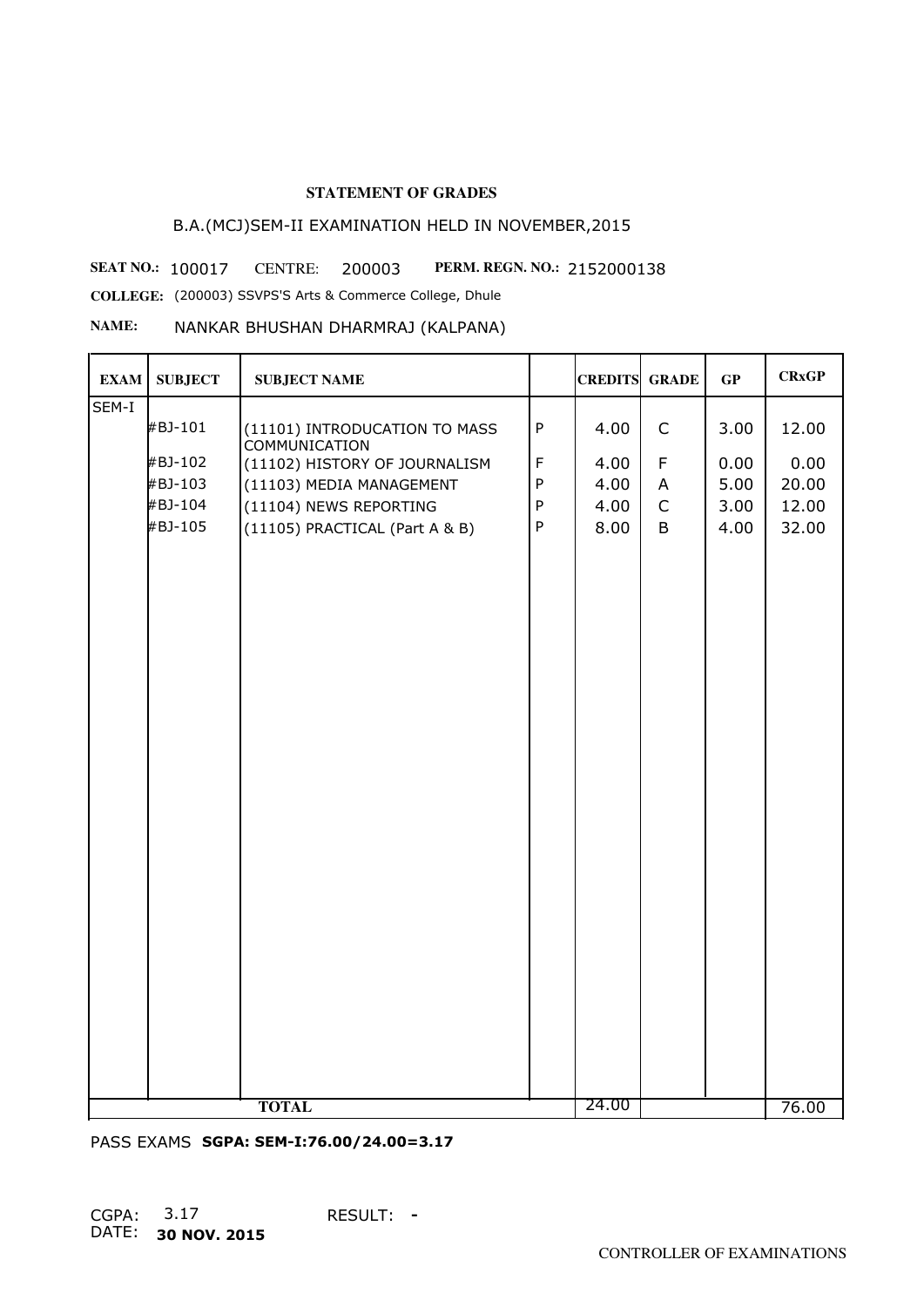# B.A.(MCJ)SEM-II EXAMINATION HELD IN NOVEMBER,2015

**SEAT NO.: 100018 CENTRE: 200003 PERM. REGN. NO.: 2152000139** 

**COLLEGE:** (200003) SSVPS'S Arts & Commerce College, Dhule

#### **NAME:** NASIR SAIM SHAIKH (SALAMABI)

| <b>EXAM</b> | <b>SUBJECT</b> | <b>SUBJECT NAME</b>                                   |              | <b>CREDITS GRADE</b> |              | GP   | <b>CRxGP</b> |
|-------------|----------------|-------------------------------------------------------|--------------|----------------------|--------------|------|--------------|
| SEM-I       |                |                                                       |              |                      |              |      |              |
|             | #BJ-101        | (11101) INTRODUCATION TO MASS<br><b>COMMUNICATION</b> | $\sf P$      | 4.00                 | B            | 4.00 | 16.00        |
|             | #BJ-102        | (11102) HISTORY OF JOURNALISM                         | $\sf P$      | 4.00                 | E            | 1.00 | 4.00         |
|             | #BJ-103        | (11103) MEDIA MANAGEMENT                              | ${\sf P}$    | 4.00                 | $\mathsf{C}$ | 3.00 | 12.00        |
|             | #BJ-104        | (11104) NEWS REPORTING                                | ${\sf P}$    | 4.00                 | $\mathsf E$  | 1.00 | 4.00         |
|             | #BJ-105        | (11105) PRACTICAL (Part A & B)                        | $\mathsf{P}$ | 8.00                 | B            | 4.00 | 32.00        |
|             |                |                                                       |              |                      |              |      |              |
|             |                | <b>TOTAL</b>                                          |              | 24.00                |              |      | 68.00        |

PASS EXAMS **SGPA: SEM-I:68.00/24.00=2.83**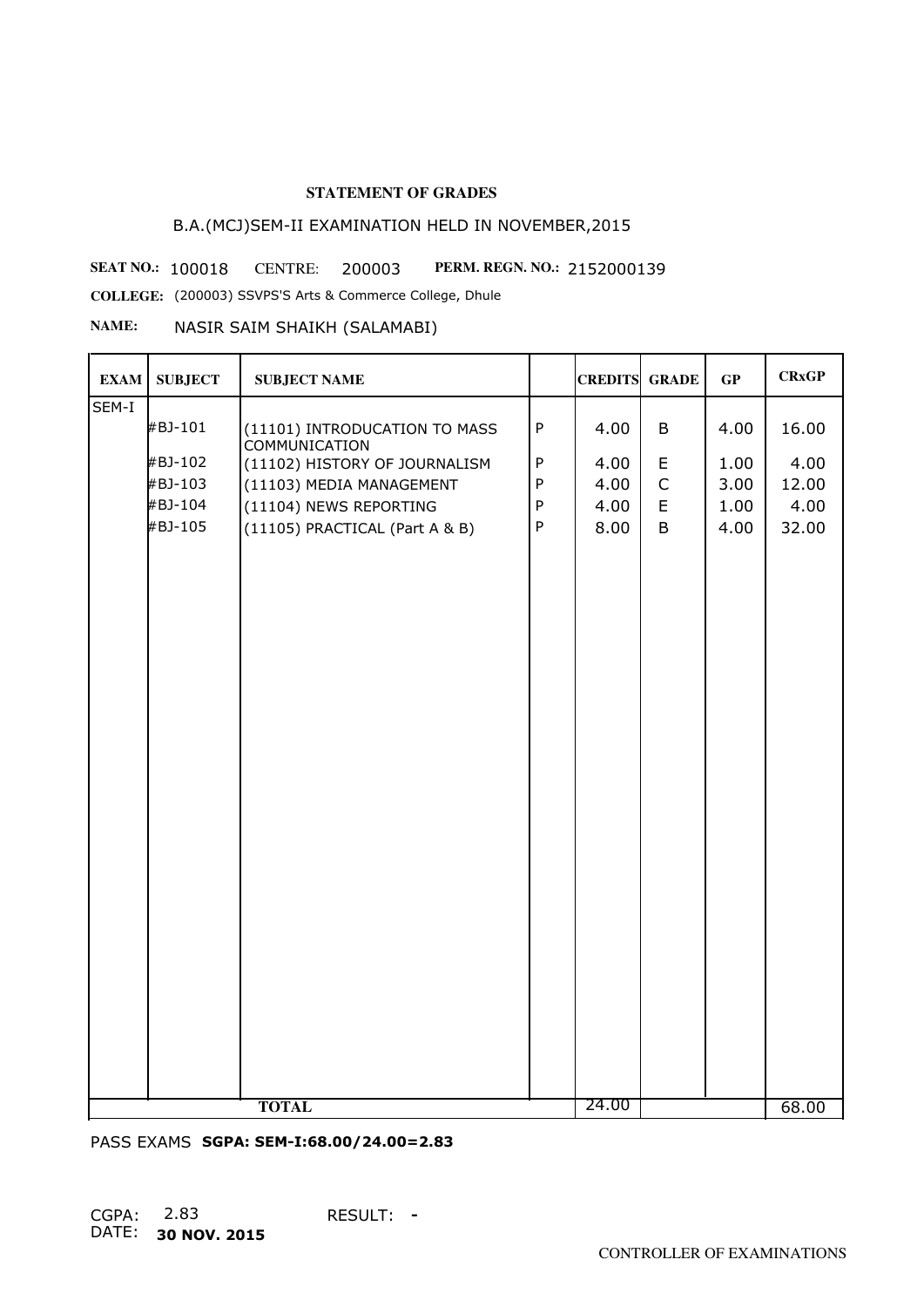# B.A.(MCJ)SEM-II EXAMINATION HELD IN NOVEMBER,2015

**SEAT NO.: 100019 CENTRE: 200003 PERM. REGN. NO.: 2152000140** 

**COLLEGE:** (200003) SSVPS'S Arts & Commerce College, Dhule

#### **NAME:** PARDESI MANOJ SUBHASH (SUNDA)

| <b>EXAM</b> | <b>SUBJECT</b> | <b>SUBJECT NAME</b>                                   |             | <b>CREDITS GRADE</b> |              | GP   | <b>CRxGP</b> |
|-------------|----------------|-------------------------------------------------------|-------------|----------------------|--------------|------|--------------|
| SEM-I       |                |                                                       |             |                      |              |      |              |
|             | #BJ-101        | (11101) INTRODUCATION TO MASS<br><b>COMMUNICATION</b> | $\mathsf F$ | 4.00                 | $\mathsf F$  | 0.00 | 0.00         |
|             | #BJ-102        | (11102) HISTORY OF JOURNALISM                         | $\mathsf F$ | 4.00                 | $\mathsf F$  | 0.00 | 0.00         |
|             | #BJ-103        | (11103) MEDIA MANAGEMENT                              | ${\sf P}$   | 4.00                 | D            | 2.00 | 8.00         |
|             | #BJ-104        | (11104) NEWS REPORTING                                | $\mathsf F$ | 4.00                 | $\mathsf F$  | 0.00 | 0.00         |
|             | #BJ-105        | (11105) PRACTICAL (Part A & B)                        | $\sf P$     | 8.00                 | $\mathsf{C}$ | 3.00 | 24.00        |
|             |                |                                                       |             |                      |              |      |              |
|             |                |                                                       |             |                      |              |      |              |
|             |                |                                                       |             |                      |              |      |              |
|             |                |                                                       |             |                      |              |      |              |
|             |                |                                                       |             |                      |              |      |              |
|             |                |                                                       |             |                      |              |      |              |
|             |                |                                                       |             |                      |              |      |              |
|             |                |                                                       |             |                      |              |      |              |
|             |                |                                                       |             |                      |              |      |              |
|             |                |                                                       |             |                      |              |      |              |
|             |                |                                                       |             |                      |              |      |              |
|             |                |                                                       |             |                      |              |      |              |
|             |                |                                                       |             |                      |              |      |              |
|             |                |                                                       |             |                      |              |      |              |
|             |                |                                                       |             |                      |              |      |              |
|             |                |                                                       |             |                      |              |      |              |
|             |                |                                                       |             |                      |              |      |              |
|             |                |                                                       |             |                      |              |      |              |
|             |                |                                                       |             |                      |              |      |              |
|             |                |                                                       |             |                      |              |      |              |
|             |                |                                                       |             |                      |              |      |              |
|             |                |                                                       |             |                      |              |      |              |
|             |                |                                                       |             |                      |              |      |              |
|             |                | <b>TOTAL</b>                                          |             | 24.00                |              |      | 32.00        |

PASS EXAMS **SGPA: SEM-I:32.00/24.00=1.33**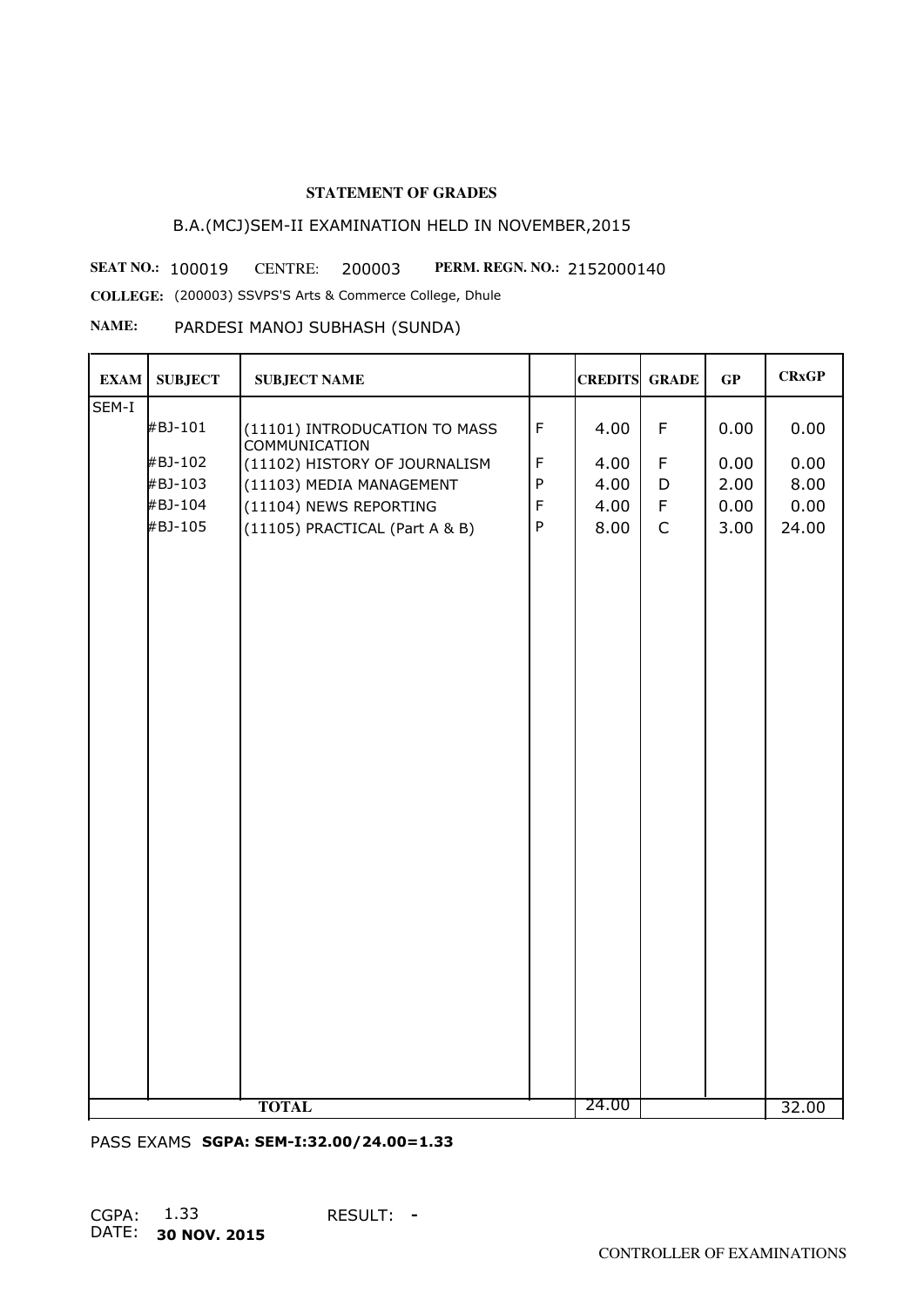# B.A.(MCJ)SEM-II EXAMINATION HELD IN NOVEMBER,2015

**SEAT NO.: 100020 CENTRE: 200003 PERM. REGN. NO.: 2142000090** 

**COLLEGE:** (200003) SSVPS'S Arts & Commerce College, Dhule

**NAME:** PATIL MAYUR SUNIL (ANITA)

| <b>EXAM</b> | <b>SUBJECT</b> | <b>SUBJECT NAME</b>                                   |              | <b>CREDITS</b> | <b>GRADE</b> | GP   | <b>CRxGP</b> |
|-------------|----------------|-------------------------------------------------------|--------------|----------------|--------------|------|--------------|
| SEM-I       |                |                                                       |              |                |              |      |              |
|             | BJ-101         | (11101) INTRODUCATION TO MASS<br><b>COMMUNICATION</b> | $\mathsf{P}$ | 4.00           | E            | 1.00 | 4.00         |
|             | BJ-102         | (11102) HISTORY OF JOURNALISM                         | ${\sf P}$    | 4.00           | D            | 2.00 | 8.00         |
|             | BJ-103         | (11103) MEDIA MANAGEMENT                              | P            | 4.00           | $\mathsf{C}$ | 3.00 | 12.00        |
|             | #BJ-104        | (11104) NEWS REPORTING                                | $P^*$        | 4.00           | E            | 1.00 | 4.00         |
|             | BJ-105         | (11105) PRACTICAL (Part A & B)                        | $\mathsf{P}$ | 8.00           | A            | 5.00 | 40.00        |
| SEM-II      |                |                                                       |              |                |              |      |              |
|             | BJ201          | (12101) EDITING FOR PRINT MEDIA                       | ${\sf P}$    | 4.00           | D            | 2.00 | 8.00         |
|             | #BJ202         | (12102) INDIAN CONSTITUTION AND<br><b>MEDIA LAW</b>   | $\mathsf{P}$ | 4.00           | $\mathsf{C}$ | 3.00 | 12.00        |
|             | BJ205          | (12105) PRACTICAL (PART A & B)                        | $\mathsf{P}$ | 8.00           | A            | 5.00 | 40.00        |
|             | BJ203          | (12103) INDIAN GOVERNMENT AND<br><b>POLICIES</b>      | $\mathsf{P}$ | 4.00           | D            | 2.00 | 8.00         |
|             | BJ204          | (12104)LANGUAGE STUDY FOR MASS<br><b>MEDIA</b>        | ${\sf P}$    | 4.00           | B            | 4.00 | 16.00        |
|             | Env Stud       | <b>ENVIRONMENTAL STUDIES</b>                          | P            | 0.00           | B            | 0.00 | 0.00         |
|             |                |                                                       |              |                |              |      |              |
|             |                |                                                       |              |                |              |      |              |
|             |                |                                                       |              |                |              |      |              |
|             |                |                                                       |              |                |              |      |              |
|             |                |                                                       |              |                |              |      |              |
|             |                |                                                       |              |                |              |      |              |
|             |                |                                                       |              |                |              |      |              |
|             |                |                                                       |              |                |              |      |              |
|             |                |                                                       |              |                |              |      |              |
|             |                |                                                       |              |                |              |      |              |
|             |                |                                                       |              |                |              |      |              |
|             |                |                                                       |              |                |              |      |              |
|             |                |                                                       |              |                |              |      |              |
|             |                |                                                       |              |                |              |      |              |
|             |                |                                                       |              |                |              |      |              |
|             |                |                                                       |              |                |              |      |              |
|             |                | <b>TOTAL</b>                                          |              | 48.00          |              |      | 152.00       |

PASS EXAMS **SGPA: SEM-I:68.00/24.00=2.83 SEM-II:84.00/24.00=3.50**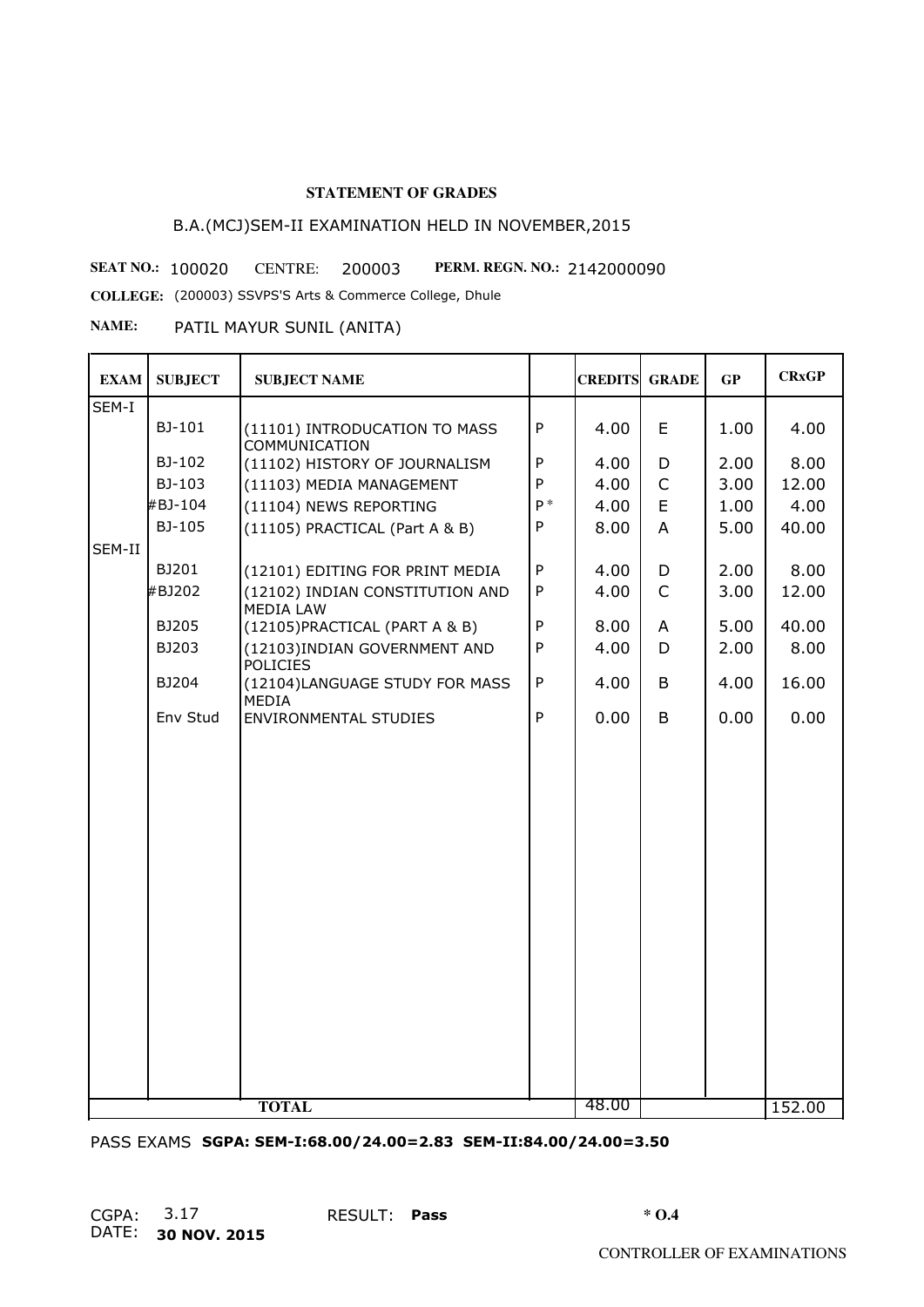# B.A.(MCJ)SEM-II EXAMINATION HELD IN NOVEMBER,2015

**SEAT NO.: 100022 CENTRE: 200003 PERM. REGN. NO.: 2152000141** 

**COLLEGE:** (200003) SSVPS'S Arts & Commerce College, Dhule

## **NAME:** PATIL SANDIP GORKH (SUREKHA)

| <b>EXAM</b> | <b>SUBJECT</b> | <b>SUBJECT NAME</b>                                   |              | <b>CREDITS GRADE</b> |              | GP   | <b>CRxGP</b> |
|-------------|----------------|-------------------------------------------------------|--------------|----------------------|--------------|------|--------------|
| SEM-I       |                |                                                       |              |                      |              |      |              |
|             | #BJ-101        | (11101) INTRODUCATION TO MASS<br><b>COMMUNICATION</b> | $\sf P$      | 4.00                 | B            | 4.00 | 16.00        |
|             | #BJ-102        | (11102) HISTORY OF JOURNALISM                         | $\mathsf{P}$ | 4.00                 | $\mathsf C$  | 3.00 | 12.00        |
|             | #BJ-103        | (11103) MEDIA MANAGEMENT                              | ${\sf P}$    | 4.00                 | B            | 4.00 | 16.00        |
|             | #BJ-104        | (11104) NEWS REPORTING                                | ${\sf P}$    | 4.00                 | $\mathsf C$  | 3.00 | 12.00        |
|             | #BJ-105        | (11105) PRACTICAL (Part A & B)                        | $\sf P$      | 8.00                 | $\mathsf{C}$ | 3.00 | 24.00        |
|             |                |                                                       |              |                      |              |      |              |
|             |                | <b>TOTAL</b>                                          |              | 24.00                |              |      | 80.00        |

PASS EXAMS **SGPA: SEM-I:80.00/24.00=3.33**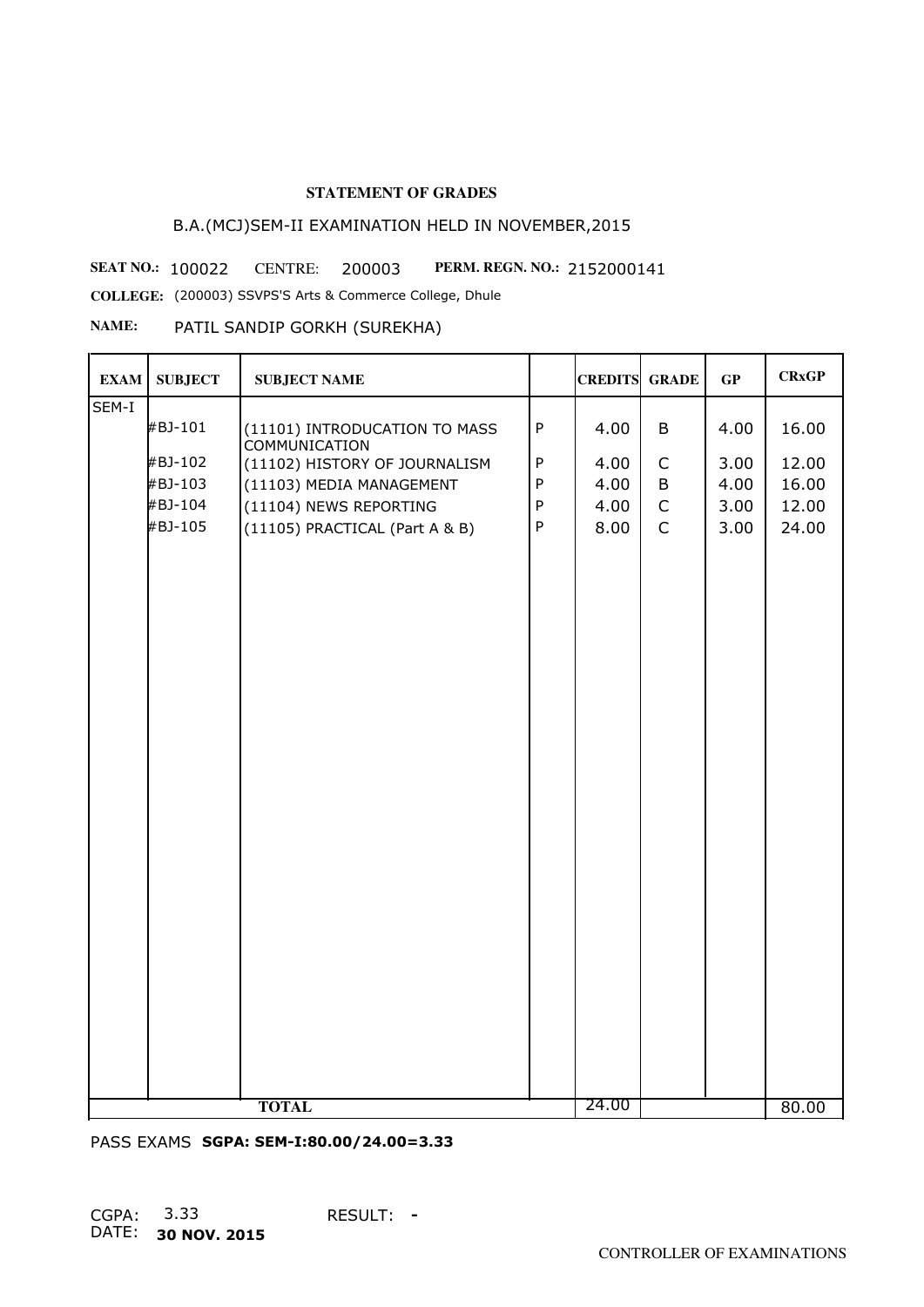# B.A.(MCJ)SEM-II EXAMINATION HELD IN NOVEMBER,2015

**SEAT NO.: 100023 CENTRE: 200003 PERM. REGN. NO.: 2152000142** 

**COLLEGE:** (200003) SSVPS'S Arts & Commerce College, Dhule

## **NAME:** PATIL VIKAS KAILAS (VANDANA)

| SEM-I<br>${\sf P}$<br>#BJ-101<br>4.00<br>D<br>2.00<br>(11101) INTRODUCATION TO MASS<br><b>COMMUNICATION</b><br>$\mathsf F$<br>#BJ-102<br>F<br>(11102) HISTORY OF JOURNALISM<br>4.00<br>0.00<br>${\sf P}$<br>#BJ-103<br>4.00<br>2.00<br>(11103) MEDIA MANAGEMENT<br>D | 8.00<br>0.00<br>8.00<br>0.00<br>32.00 |
|----------------------------------------------------------------------------------------------------------------------------------------------------------------------------------------------------------------------------------------------------------------------|---------------------------------------|
|                                                                                                                                                                                                                                                                      |                                       |
|                                                                                                                                                                                                                                                                      |                                       |
|                                                                                                                                                                                                                                                                      |                                       |
|                                                                                                                                                                                                                                                                      |                                       |
| #BJ-104<br>$\mathsf F$<br>$\mathsf F$<br>4.00<br>0.00<br>(11104) NEWS REPORTING                                                                                                                                                                                      |                                       |
| #BJ-105<br>${\sf P}$<br>8.00<br>B<br>4.00<br>(11105) PRACTICAL (Part A & B)                                                                                                                                                                                          |                                       |
|                                                                                                                                                                                                                                                                      |                                       |
| 24.00<br><b>TOTAL</b>                                                                                                                                                                                                                                                | 48.00                                 |

PASS EXAMS **SGPA: SEM-I:48.00/24.00=2.00**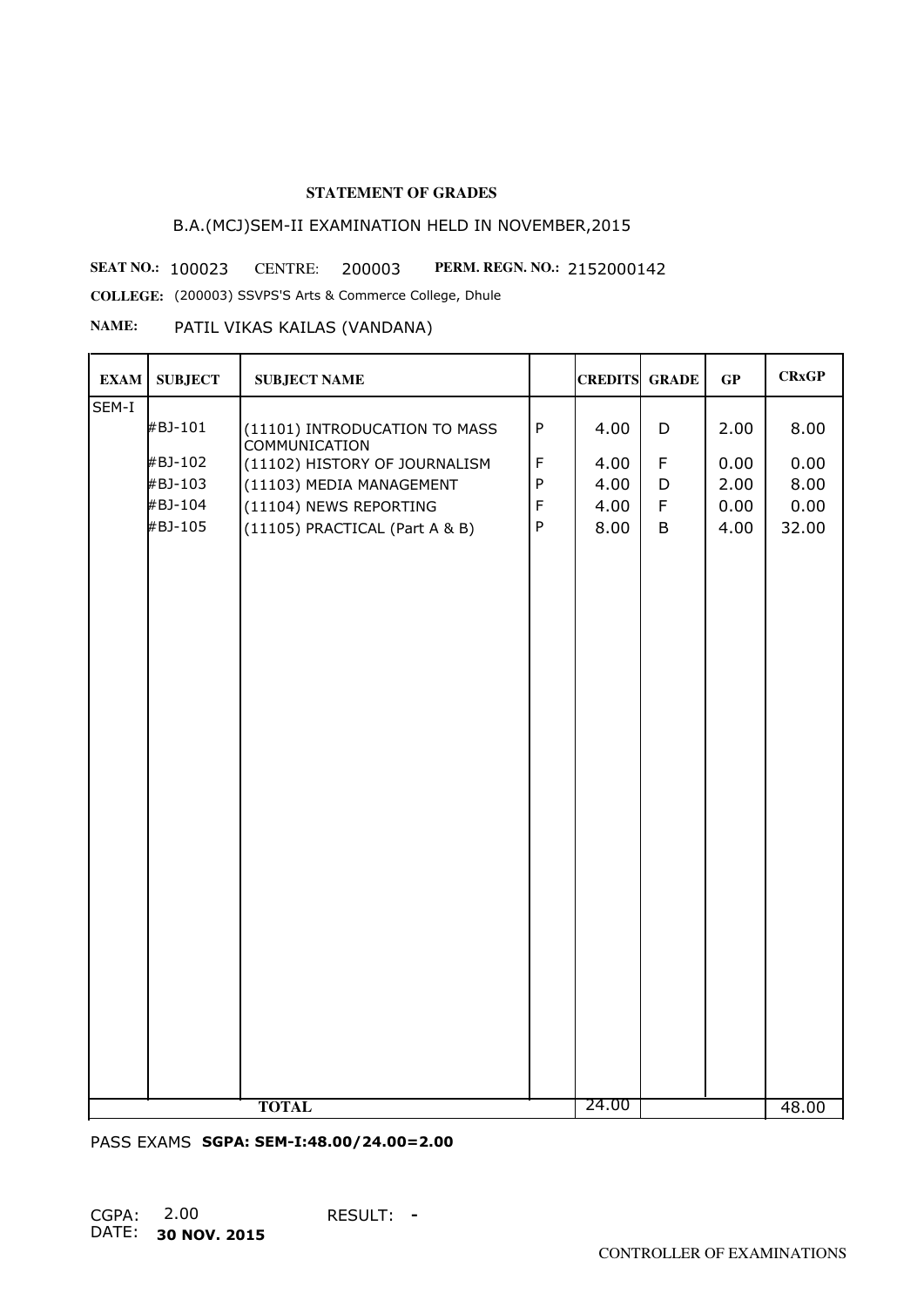# B.A.(MCJ)SEM-II EXAMINATION HELD IN NOVEMBER,2015

**SEAT NO.: 100024 CENTRE: 200003 PERM. REGN. NO.: 2152000143** 

**COLLEGE:** (200003) SSVPS'S Arts & Commerce College, Dhule

#### **NAME:** PATIL YOGESH MADHUKAR (HIRABAI)

| <b>EXAM</b> | <b>SUBJECT</b> | <b>SUBJECT NAME</b>                                   |             | <b>CREDITS GRADE</b> |   | GP   | <b>CRxGP</b> |
|-------------|----------------|-------------------------------------------------------|-------------|----------------------|---|------|--------------|
| SEM-I       |                |                                                       |             |                      |   |      |              |
|             | #BJ-101        | (11101) INTRODUCATION TO MASS<br><b>COMMUNICATION</b> | $\mathsf F$ | 4.00                 | F | 0.00 | 0.00         |
|             | #BJ-102        | (11102) HISTORY OF JOURNALISM                         | $\mathsf F$ | 4.00                 | F | 0.00 | 0.00         |
|             | #BJ-103        | (11103) MEDIA MANAGEMENT                              | ${\sf P}$   | 4.00                 | B | 4.00 | 16.00        |
|             | #BJ-104        | (11104) NEWS REPORTING                                | $\sf P$     | 4.00                 | B | 4.00 | 16.00        |
|             | #BJ-105        | (11105) PRACTICAL (Part A & B)                        | $\sf P$     | 8.00                 | B | 4.00 | 32.00        |
|             |                |                                                       |             |                      |   |      |              |
|             |                | <b>TOTAL</b>                                          |             | 24.00                |   |      | 64.00        |

PASS EXAMS **SGPA: SEM-I:64.00/24.00=2.67**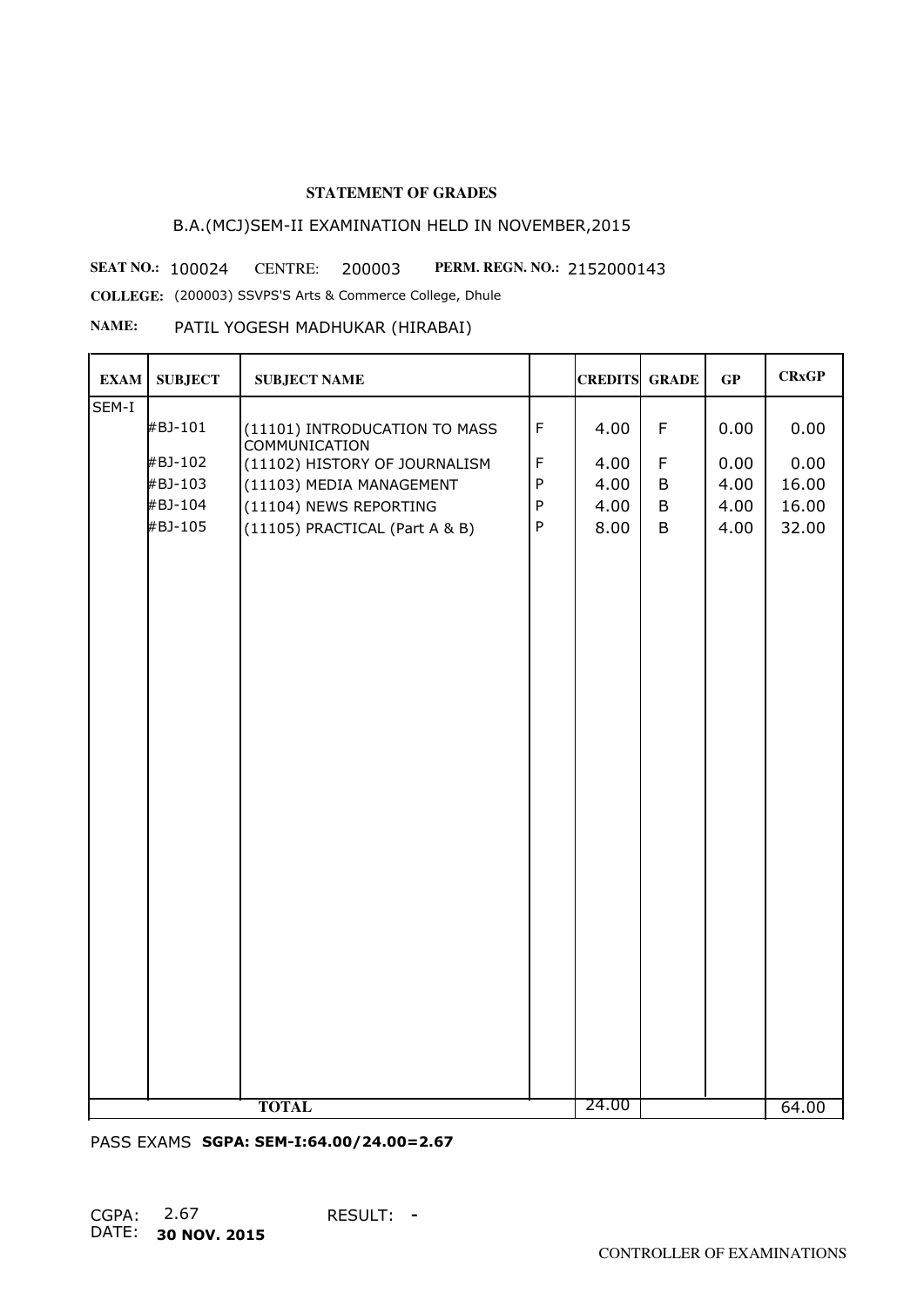# B.A.(MCJ)SEM-II EXAMINATION HELD IN NOVEMBER,2015

**SEAT NO.: 100025 CENTRE: 200003 PERM. REGN. NO.: 2142000092** 

**COLLEGE:** (200003) SSVPS'S Arts & Commerce College, Dhule

#### **NAME:** PINJARI AAMIN BHATU (PAKIJA)

| <b>EXAM</b> | <b>SUBJECT</b> | <b>SUBJECT NAME</b>                                   |              | <b>CREDITS GRADE</b> |                | GP   | <b>CRxGP</b> |
|-------------|----------------|-------------------------------------------------------|--------------|----------------------|----------------|------|--------------|
| SEM-I       |                |                                                       |              |                      |                |      |              |
|             | BJ-101         | (11101) INTRODUCATION TO MASS<br><b>COMMUNICATION</b> | P            | 4.00                 | B              | 4.00 | 16.00        |
|             | BJ-102         | (11102) HISTORY OF JOURNALISM                         | ${\sf P}$    | 4.00                 | $\mathsf{C}$   | 3.00 | 12.00        |
|             | BJ-103         | (11103) MEDIA MANAGEMENT                              | P            | 4.00                 | B              | 4.00 | 16.00        |
|             | BJ-104         | (11104) NEWS REPORTING                                | P            | 4.00                 | A              | 5.00 | 20.00        |
|             | BJ-105         | (11105) PRACTICAL (Part A & B)                        | ${\sf P}$    | 8.00                 | B              | 4.00 | 32.00        |
| SEM-II      |                |                                                       |              |                      |                |      |              |
|             | BJ201          | (12101) EDITING FOR PRINT MEDIA                       | $\mathsf{P}$ | 4.00                 | B              | 4.00 | 16.00        |
|             | #BJ202         | (12102) INDIAN CONSTITUTION AND<br><b>MEDIA LAW</b>   | P            | 4.00                 | $\mathsf{C}$   | 3.00 | 12.00        |
|             | BJ205          | (12105) PRACTICAL (PART A & B)                        | ${\sf P}$    | 8.00                 | A              | 5.00 | 40.00        |
|             | BJ203          | (12103) INDIAN GOVERNMENT AND<br><b>POLICIES</b>      | $\mathsf{P}$ | 4.00                 | $\mathsf{C}$   | 3.00 | 12.00        |
|             | BJ204          | (12104)LANGUAGE STUDY FOR MASS<br><b>MEDIA</b>        | ${\sf P}$    | 4.00                 | A              | 5.00 | 20.00        |
|             | Env Stud       | <b>ENVIRONMENTAL STUDIES</b>                          | $\mathsf{P}$ | 0.00                 | $\overline{A}$ | 0.00 | 0.00         |
|             |                |                                                       |              |                      |                |      |              |
|             |                |                                                       |              |                      |                |      |              |
|             |                |                                                       |              |                      |                |      |              |
|             |                |                                                       |              |                      |                |      |              |
|             |                |                                                       |              |                      |                |      |              |
|             |                |                                                       |              |                      |                |      |              |
|             |                |                                                       |              |                      |                |      |              |
|             |                |                                                       |              |                      |                |      |              |
|             |                |                                                       |              |                      |                |      |              |
|             |                |                                                       |              |                      |                |      |              |
|             |                |                                                       |              |                      |                |      |              |
|             |                |                                                       |              |                      |                |      |              |
|             |                |                                                       |              |                      |                |      |              |
|             |                |                                                       |              |                      |                |      |              |
|             |                |                                                       |              |                      |                |      |              |
|             |                |                                                       |              |                      |                |      |              |
|             |                | <b>TOTAL</b>                                          |              | 48.00                |                |      | 196.00       |

PASS EXAMS **SGPA: SEM-I:96.00/24.00=4.00 SEM-II:100.00/24.00=4.17**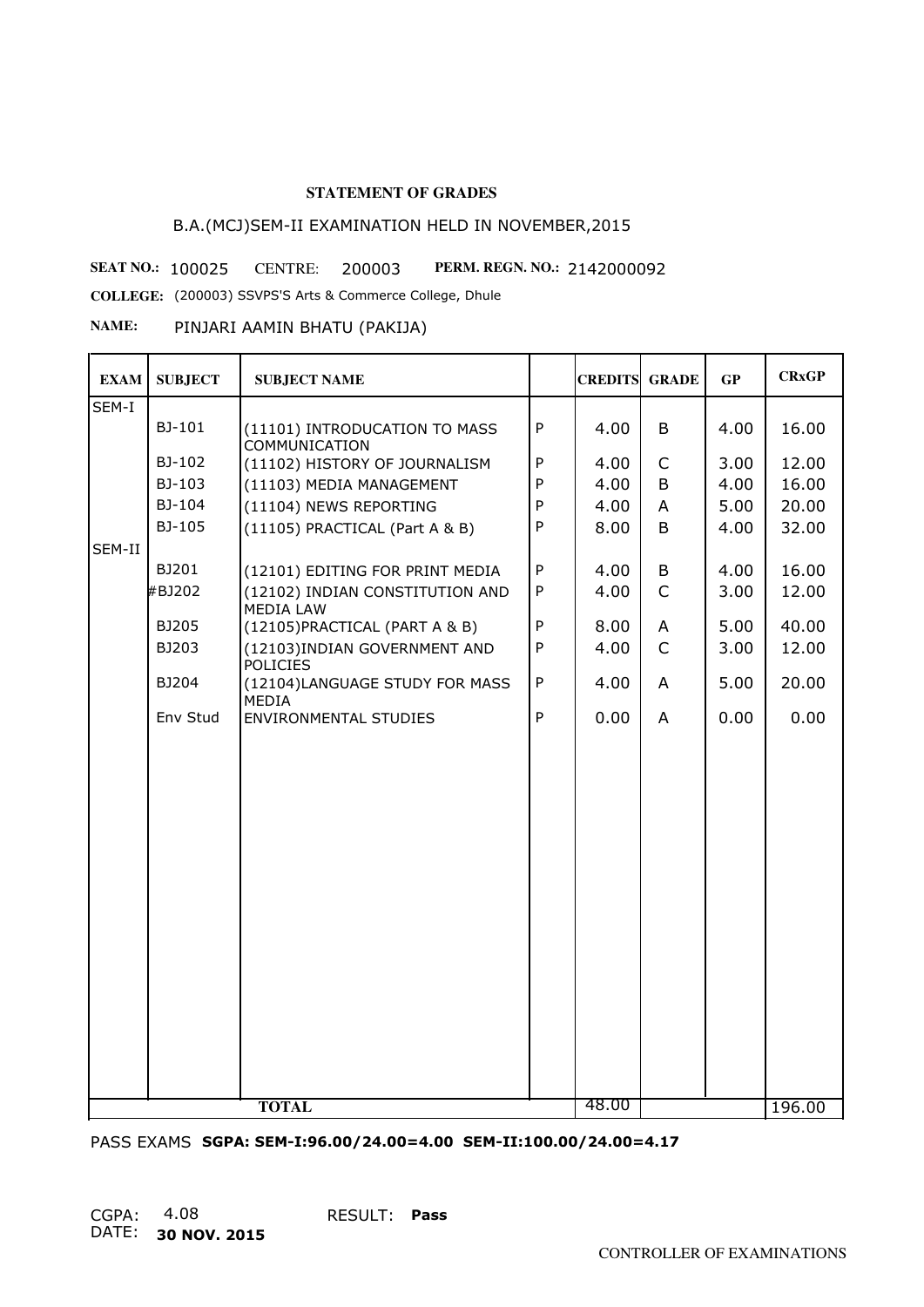# B.A.(MCJ)SEM-II EXAMINATION HELD IN NOVEMBER,2015

**SEAT NO.: 100026 CENTRE: 200003 PERM. REGN. NO.: 2152000144 COLLEGE:** (200003) SSVPS'S Arts & Commerce College, Dhule

#### **NAME:** PRANIL PRAVIN CHAUDHARI (PRATIBHA)

| <b>EXAM</b> | <b>SUBJECT</b> | <b>SUBJECT NAME</b>                                   |              | <b>CREDITS GRADE</b> |   | GP   | <b>CRxGP</b> |
|-------------|----------------|-------------------------------------------------------|--------------|----------------------|---|------|--------------|
| SEM-I       |                |                                                       |              |                      |   |      |              |
|             | #BJ-101        | (11101) INTRODUCATION TO MASS<br><b>COMMUNICATION</b> | $\sf P$      | 4.00                 | B | 4.00 | 16.00        |
|             | #BJ-102        | (11102) HISTORY OF JOURNALISM                         | $\sf P$      | 4.00                 | B | 4.00 | 16.00        |
|             | #BJ-103        | (11103) MEDIA MANAGEMENT                              | ${\sf P}$    | 4.00                 | A | 5.00 | 20.00        |
|             | #BJ-104        | (11104) NEWS REPORTING                                | $\sf P$      | 4.00                 | B | 4.00 | 16.00        |
|             | #BJ-105        | (11105) PRACTICAL (Part A & B)                        | $\mathsf{P}$ | 8.00                 | B | 4.00 | 32.00        |
|             |                |                                                       |              |                      |   |      |              |
|             |                | <b>TOTAL</b>                                          |              | 24.00                |   |      | 100.00       |

PASS EXAMS **SGPA: SEM-I:100.00/24.00=4.17**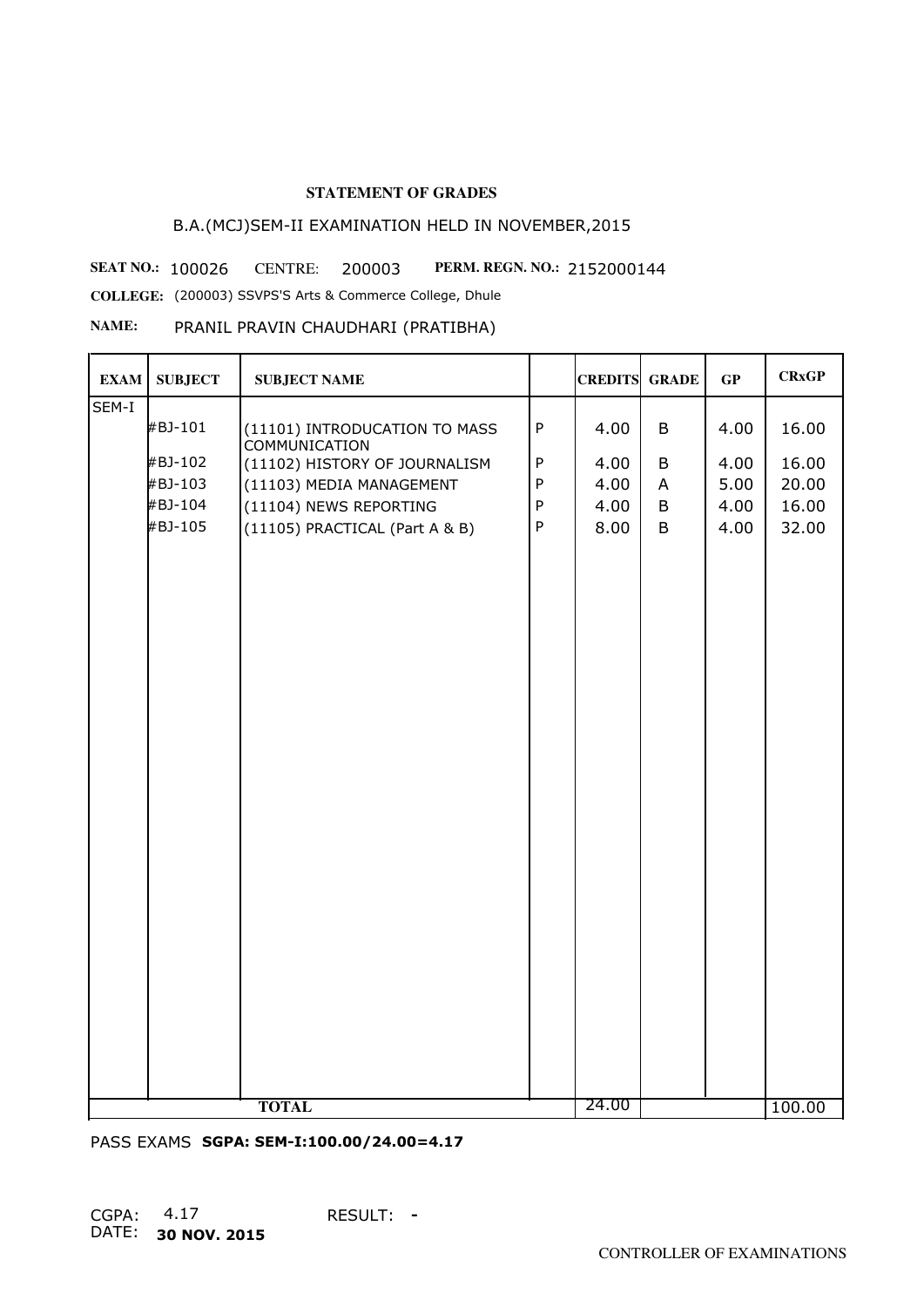# B.A.(MCJ)SEM-II EXAMINATION HELD IN NOVEMBER,2015

**SEAT NO.: 100027 CENTRE: 200003 PERM. REGN. NO.: 2152000145** 

**COLLEGE:** (200003) SSVPS'S Arts & Commerce College, Dhule

### **NAME:** SACHIN DEVIDAS DEORE (JANABAI)

| <b>EXAM</b> | <b>SUBJECT</b> | <b>SUBJECT NAME</b>                                   |              | <b>CREDITS GRADE</b> |              | GP   | <b>CRxGP</b> |
|-------------|----------------|-------------------------------------------------------|--------------|----------------------|--------------|------|--------------|
| SEM-I       |                |                                                       |              |                      |              |      |              |
|             | #BJ-101        | (11101) INTRODUCATION TO MASS<br><b>COMMUNICATION</b> | $\sf P$      | 4.00                 | $\mathsf{A}$ | 5.00 | 20.00        |
|             | #BJ-102        | (11102) HISTORY OF JOURNALISM                         | $\sf P$      | 4.00                 | A            | 5.00 | 20.00        |
|             | #BJ-103        | (11103) MEDIA MANAGEMENT                              | ${\sf P}$    | 4.00                 | A            | 5.00 | 20.00        |
|             | #BJ-104        | (11104) NEWS REPORTING                                | ${\sf P}$    | 4.00                 | B            | 4.00 | 16.00        |
|             | #BJ-105        | (11105) PRACTICAL (Part A & B)                        | $\mathsf{P}$ | 8.00                 | $\mathsf{A}$ | 5.00 | 40.00        |
|             |                |                                                       |              |                      |              |      |              |
|             |                | <b>TOTAL</b>                                          |              | 24.00                |              |      | 116.00       |

PASS EXAMS **SGPA: SEM-I:116.00/24.00=4.83**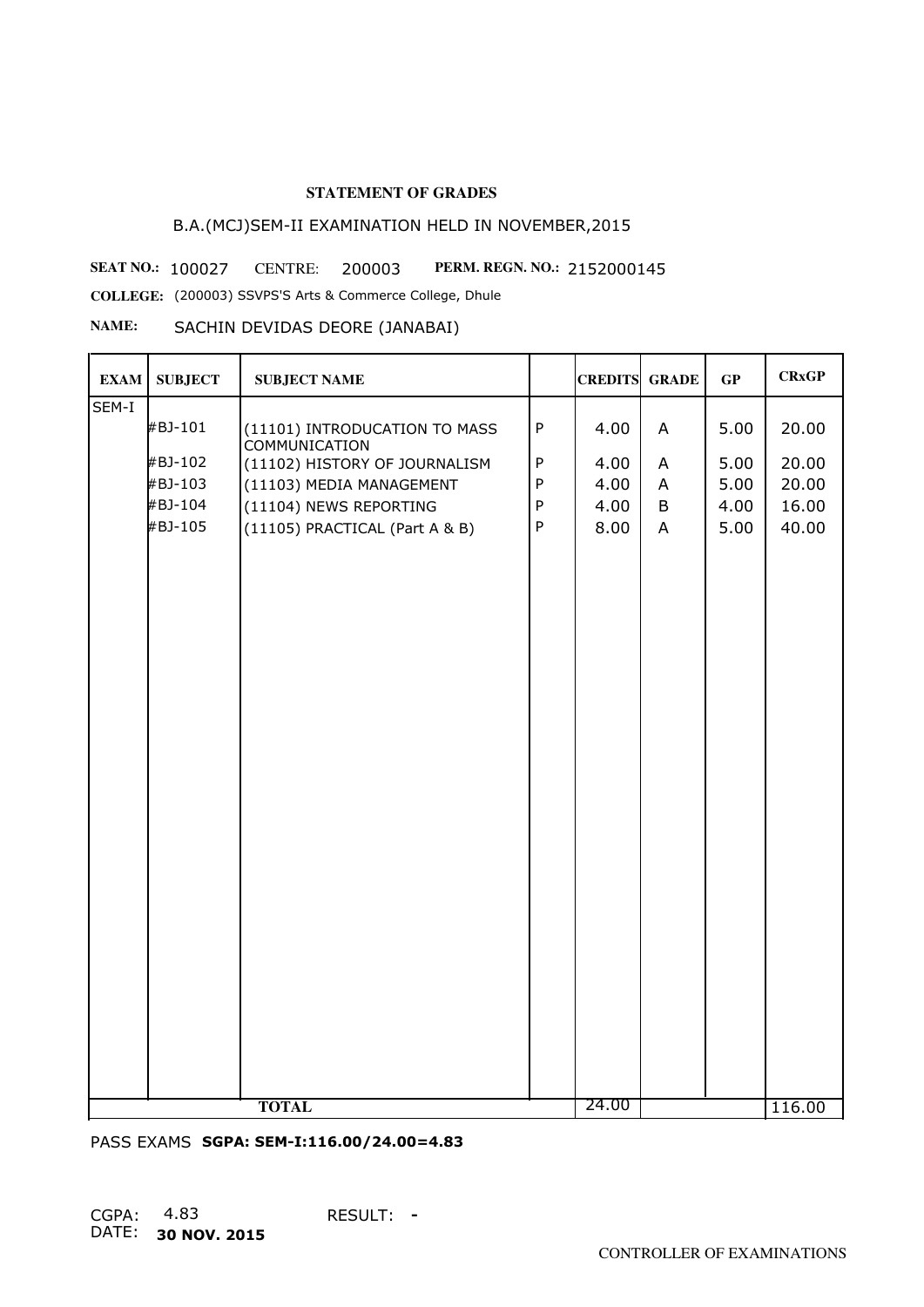# B.A.(MCJ)SEM-II EXAMINATION HELD IN NOVEMBER,2015

**SEAT NO.: 100028 CENTRE: 200003 PERM. REGN. NO.: 2152000146** 

**COLLEGE:** (200003) SSVPS'S Arts & Commerce College, Dhule

## **NAME:** SHINDE SAGAR MAHARU (BEBABAI)

| <b>EXAM</b> | <b>SUBJECT</b> | <b>SUBJECT NAME</b>                                   |              | <b>CREDITS GRADE</b> |              | GP   | <b>CRxGP</b> |
|-------------|----------------|-------------------------------------------------------|--------------|----------------------|--------------|------|--------------|
| SEM-I       |                |                                                       |              |                      |              |      |              |
|             | #BJ-101        | (11101) INTRODUCATION TO MASS<br><b>COMMUNICATION</b> | ${\sf P}$    | 4.00                 | B            | 4.00 | 16.00        |
|             | #BJ-102        | (11102) HISTORY OF JOURNALISM                         | $\mathsf F$  | 4.00                 | F            | 0.00 | 0.00         |
|             | #BJ-103        | (11103) MEDIA MANAGEMENT                              | ${\sf P}$    | 4.00                 | A            | 5.00 | 20.00        |
|             | #BJ-104        | (11104) NEWS REPORTING                                | ${\sf P}$    | 4.00                 | $\mathsf{C}$ | 3.00 | 12.00        |
|             | #BJ-105        | (11105) PRACTICAL (Part A & B)                        | $\mathsf{P}$ | 8.00                 | B            | 4.00 | 32.00        |
|             |                |                                                       |              |                      |              |      |              |
|             |                | <b>TOTAL</b>                                          |              | 24.00                |              |      | 80.00        |

PASS EXAMS **SGPA: SEM-I:80.00/24.00=3.33**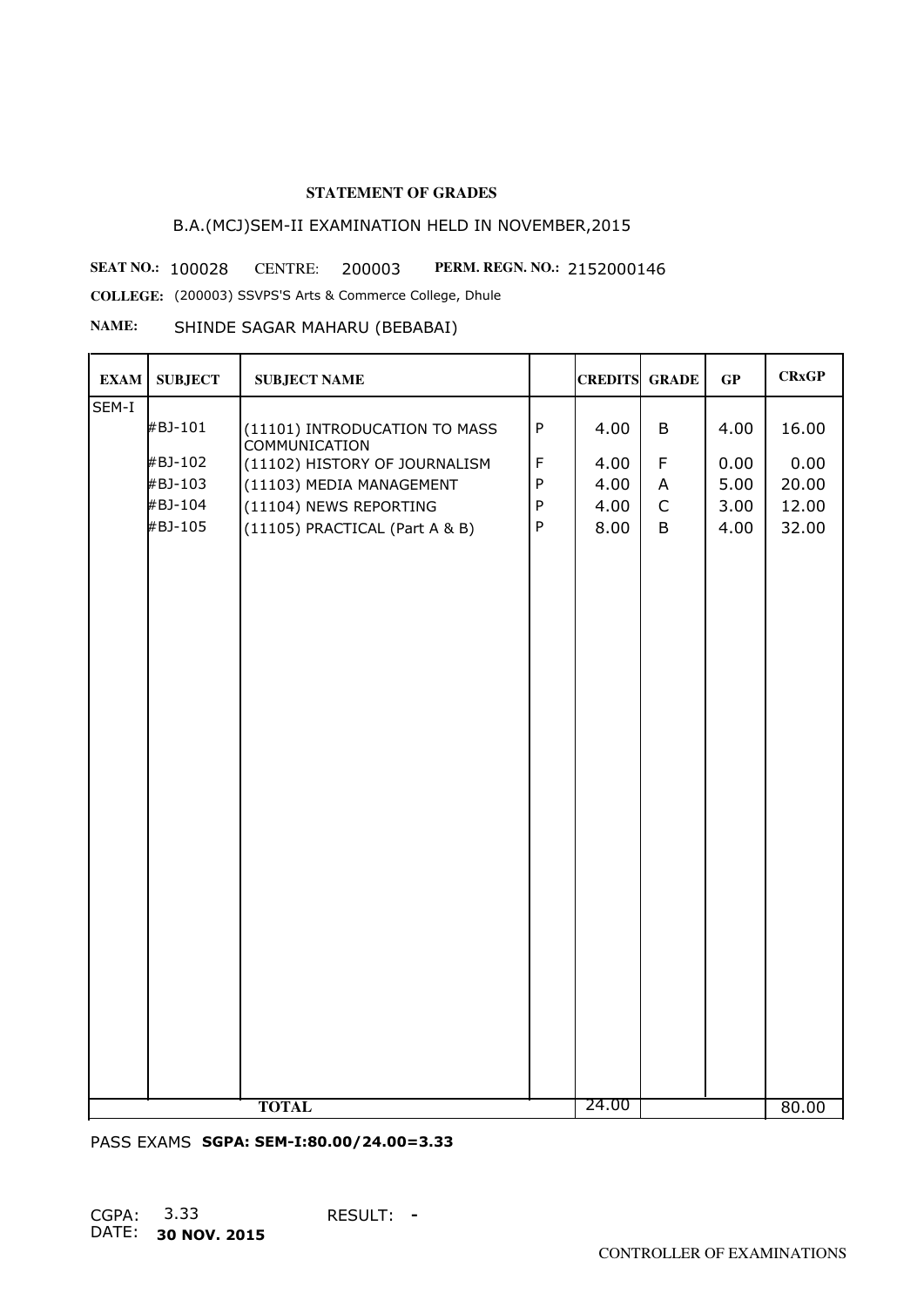# B.A.(MCJ)SEM-II EXAMINATION HELD IN NOVEMBER,2015

**SEAT NO.: 100029 CENTRE: 200003 PERM. REGN. NO.: 2152000147** 

**COLLEGE:** (200003) SSVPS'S Arts & Commerce College, Dhule

#### **NAME:** SHUBHANGI R KHARAT (KRUSHNABAI)

| <b>EXAM</b> | <b>SUBJECT</b> | <b>SUBJECT NAME</b>                                   |             | <b>CREDITS GRADE</b> |             | GP   | <b>CRxGP</b> |
|-------------|----------------|-------------------------------------------------------|-------------|----------------------|-------------|------|--------------|
| SEM-I       |                |                                                       |             |                      |             |      |              |
|             | #BJ-101        | (11101) INTRODUCATION TO MASS<br><b>COMMUNICATION</b> | ${\sf P}$   | 4.00                 | D           | 2.00 | 8.00         |
|             | #BJ-102        | (11102) HISTORY OF JOURNALISM                         | $\mathsf F$ | 4.00                 | $\mathsf F$ | 0.00 | 0.00         |
|             | #BJ-103        | (11103) MEDIA MANAGEMENT                              | ${\sf P}$   | 4.00                 | $\mathsf C$ | 3.00 | 12.00        |
|             | #BJ-104        | (11104) NEWS REPORTING                                | $\mathsf F$ | 4.00                 | $\mathsf F$ | 0.00 | 0.00         |
|             | #BJ-105        | (11105) PRACTICAL (Part A & B)                        | $\sf P$     | 8.00                 | B           | 4.00 | 32.00        |
|             |                |                                                       |             |                      |             |      |              |
|             |                |                                                       |             |                      |             |      |              |
|             |                |                                                       |             |                      |             |      |              |
|             |                |                                                       |             |                      |             |      |              |
|             |                |                                                       |             |                      |             |      |              |
|             |                |                                                       |             |                      |             |      |              |
|             |                |                                                       |             |                      |             |      |              |
|             |                |                                                       |             |                      |             |      |              |
|             |                |                                                       |             |                      |             |      |              |
|             |                |                                                       |             |                      |             |      |              |
|             |                |                                                       |             |                      |             |      |              |
|             |                |                                                       |             |                      |             |      |              |
|             |                |                                                       |             |                      |             |      |              |
|             |                |                                                       |             |                      |             |      |              |
|             |                |                                                       |             |                      |             |      |              |
|             |                |                                                       |             |                      |             |      |              |
|             |                |                                                       |             |                      |             |      |              |
|             |                |                                                       |             |                      |             |      |              |
|             |                |                                                       |             |                      |             |      |              |
|             |                |                                                       |             |                      |             |      |              |
|             |                |                                                       |             |                      |             |      |              |
|             |                |                                                       |             |                      |             |      |              |
|             |                |                                                       |             |                      |             |      |              |
|             |                | <b>TOTAL</b>                                          |             | 24.00                |             |      | 52.00        |

PASS EXAMS **SGPA: SEM-I:52.00/24.00=2.17**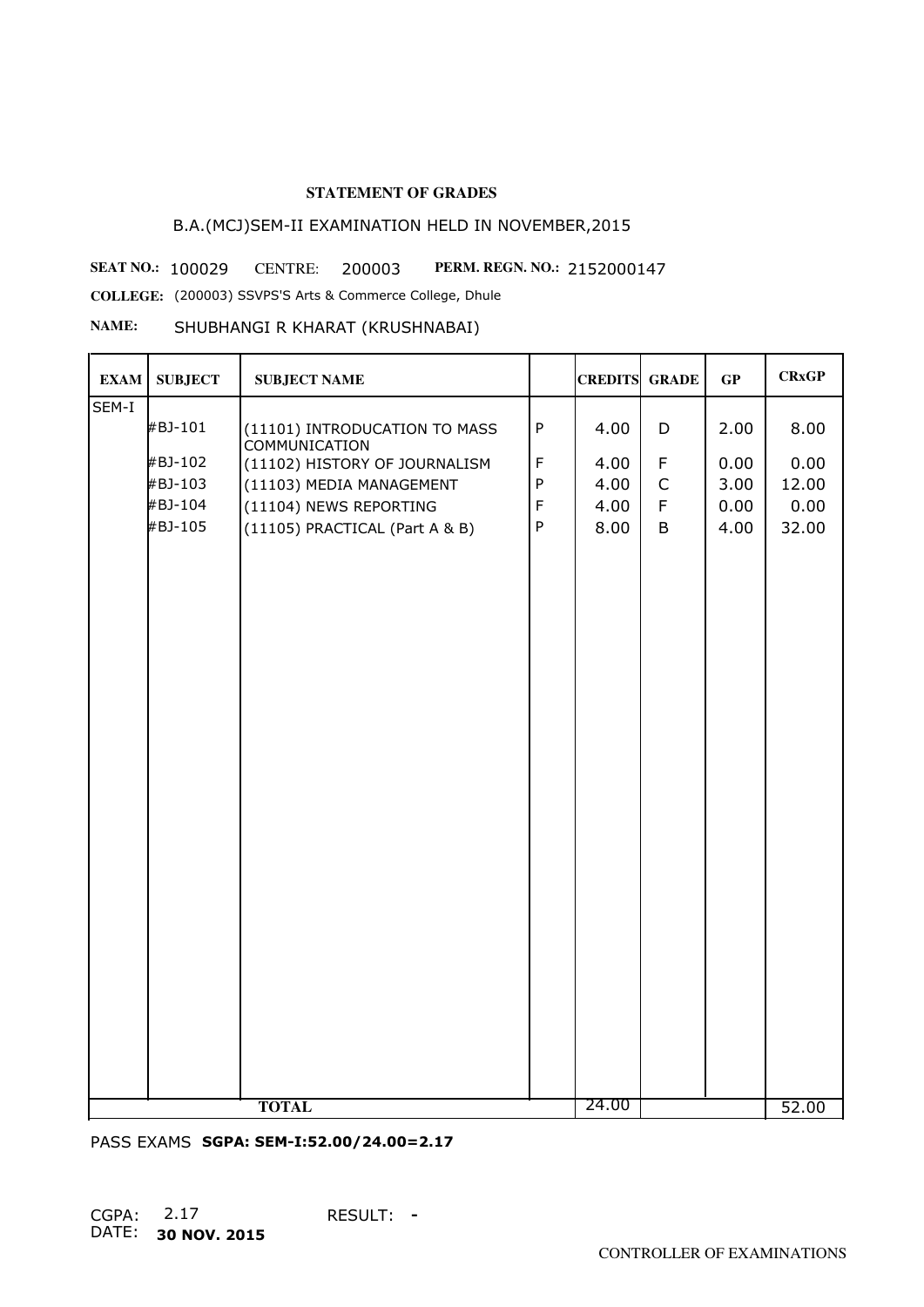# B.A.(MCJ)SEM-II EXAMINATION HELD IN NOVEMBER,2015

**SEAT NO.: 100031 CENTRE: 200003 PERM. REGN. NO.: 2152000148** 

**COLLEGE:** (200003) SSVPS'S Arts & Commerce College, Dhule

**NAME:** SOURABH BHARAT AKWARE (SHOBHA)

| <b>EXAM</b> | <b>SUBJECT</b> | <b>SUBJECT NAME</b>                                   |           | <b>CREDITS GRADE</b> |   | GP   | <b>CRxGP</b> |
|-------------|----------------|-------------------------------------------------------|-----------|----------------------|---|------|--------------|
| SEM-I       |                |                                                       |           |                      |   |      |              |
|             | #BJ-101        | (11101) INTRODUCATION TO MASS<br><b>COMMUNICATION</b> | ${\sf P}$ | 4.00                 | A | 5.00 | 20.00        |
|             | #BJ-102        | (11102) HISTORY OF JOURNALISM                         | ${\sf P}$ | 4.00                 | B | 4.00 | 16.00        |
|             | #BJ-103        | (11103) MEDIA MANAGEMENT                              | ${\sf P}$ | 4.00                 | A | 5.00 | 20.00        |
|             | #BJ-104        | (11104) NEWS REPORTING                                | ${\sf P}$ | 4.00                 | B | 4.00 | 16.00        |
|             | #BJ-105        | (11105) PRACTICAL (Part A & B)                        | ${\sf P}$ | 8.00                 | B | 4.00 | 32.00        |
|             |                |                                                       |           |                      |   |      |              |
|             |                | <b>TOTAL</b>                                          |           | 24.00                |   |      | 104.00       |

PASS EXAMS **SGPA: SEM-I:104.00/24.00=4.33**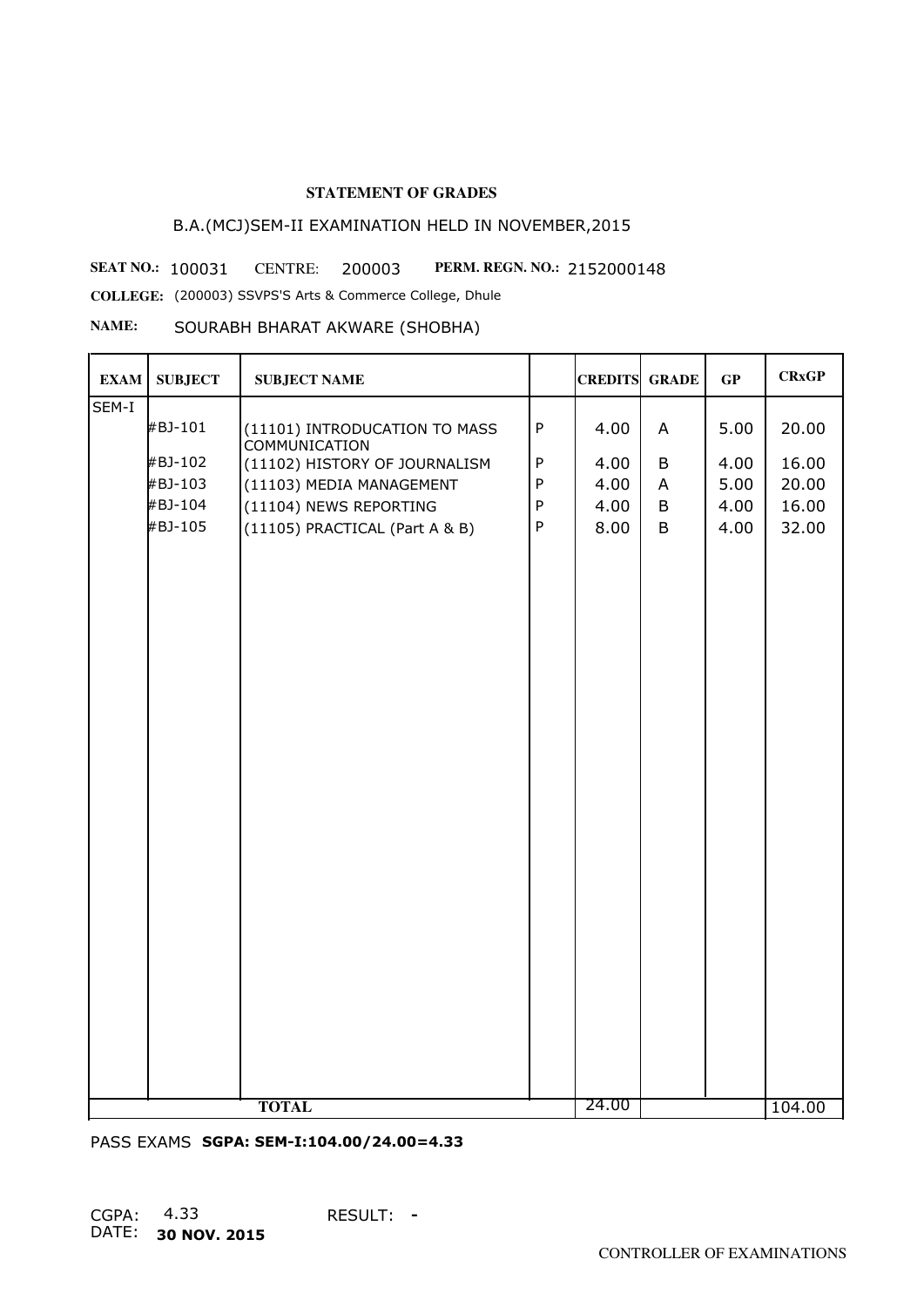# B.A.(MCJ)SEM-II EXAMINATION HELD IN NOVEMBER,2015

**SEAT NO.: 100033 CENTRE: 200003 PERM. REGN. NO.: 2152000149** 

**COLLEGE:** (200003) SSVPS'S Arts & Commerce College, Dhule

## **NAME:** WASIM AMIN SHAH (KAMRUNNISHA)

| <b>EXAM</b> | <b>SUBJECT</b> | <b>SUBJECT NAME</b>                                   |              | <b>CREDITS GRADE</b> |             | GP   | <b>CRxGP</b> |
|-------------|----------------|-------------------------------------------------------|--------------|----------------------|-------------|------|--------------|
| SEM-I       |                |                                                       |              |                      |             |      |              |
|             | #BJ-101        | (11101) INTRODUCATION TO MASS<br><b>COMMUNICATION</b> | $\sf P$      | 4.00                 | $\mathsf C$ | 3.00 | 12.00        |
|             | #BJ-102        | (11102) HISTORY OF JOURNALISM                         | $\mathsf F$  | 4.00                 | F           | 0.00 | 0.00         |
|             | #BJ-103        | (11103) MEDIA MANAGEMENT                              | $\mathsf F$  | 4.00                 | F           | 0.00 | 0.00         |
|             | #BJ-104        | (11104) NEWS REPORTING                                | $\mathsf F$  | 4.00                 | F           | 0.00 | 0.00         |
|             | #BJ-105        | (11105) PRACTICAL (Part A & B)                        | $\mathsf{P}$ | 8.00                 | A           | 5.00 | 40.00        |
|             |                |                                                       |              |                      |             |      |              |
|             |                | <b>TOTAL</b>                                          |              | 24.00                |             |      | 52.00        |

PASS EXAMS **SGPA: SEM-I:52.00/24.00=2.17**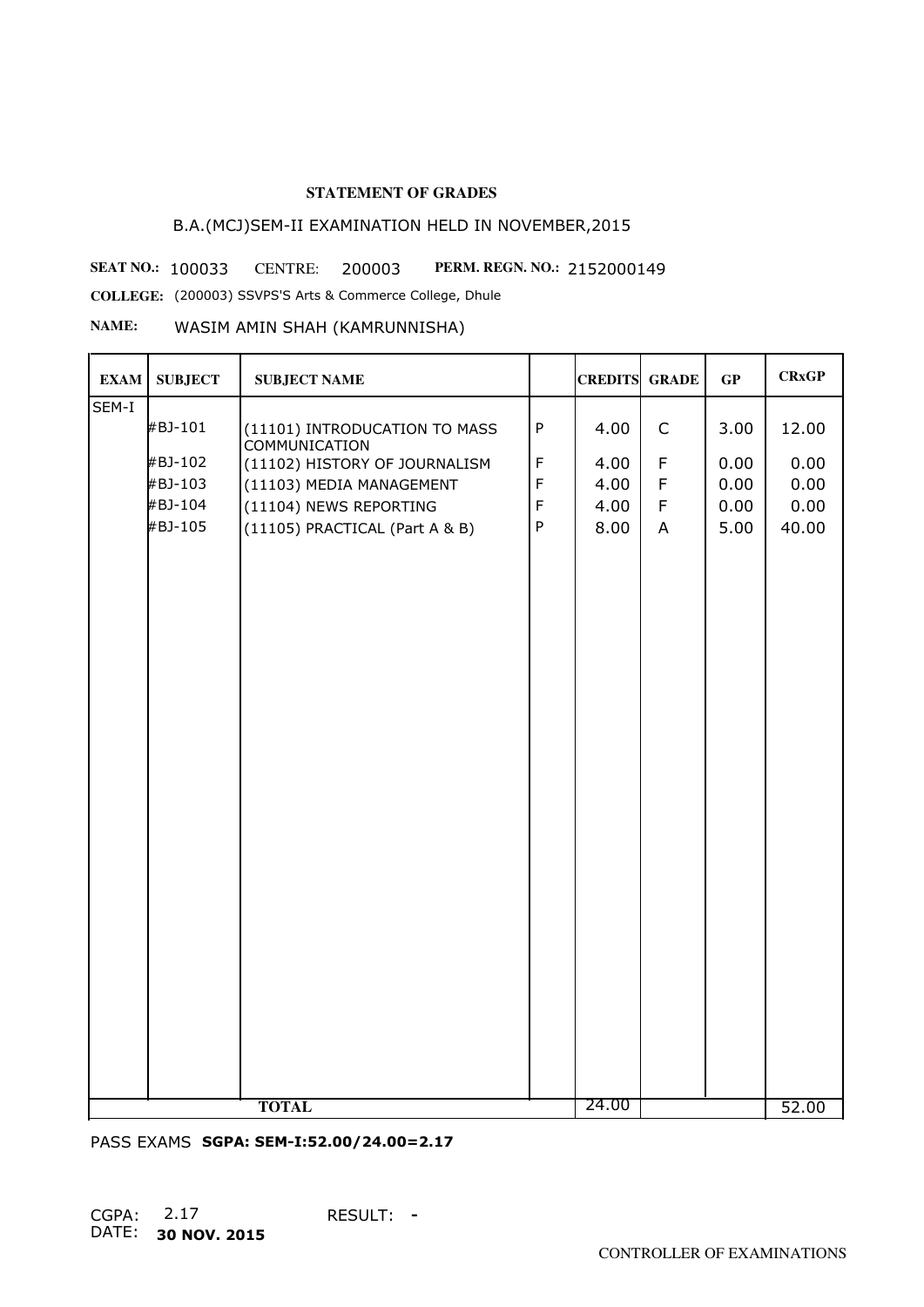# B.A.(MCJ)SEM-II EXAMINATION HELD IN NOVEMBER,2015

**SEAT NO.: 100034 CENTRE: 200003 PERM. REGN. NO.: 2151000150 COLLEGE:** (200003) SSVPS'S Arts & Commerce College, Dhule

#### **NAME:** SAURABH EKNATH SURYAWANSHI (ARUNA)

| <b>EXAM</b> | <b>SUBJECT</b> | <b>SUBJECT NAME</b>                                   |              | <b>CREDITS GRADE</b> |             | GP   | <b>CRxGP</b> |
|-------------|----------------|-------------------------------------------------------|--------------|----------------------|-------------|------|--------------|
| SEM-I       |                |                                                       |              |                      |             |      |              |
|             | #BJ-101        | (11101) INTRODUCATION TO MASS<br><b>COMMUNICATION</b> | $\sf P$      | 4.00                 | E           | 1.00 | 4.00         |
|             | #BJ-102        | (11102) HISTORY OF JOURNALISM                         | $\sf P$      | 4.00                 | E           | 1.00 | 4.00         |
|             | #BJ-103        | (11103) MEDIA MANAGEMENT                              | ${\sf P}$    | 4.00                 | $\mathsf C$ | 3.00 | 12.00        |
|             | #BJ-104        | (11104) NEWS REPORTING                                | $\mathsf F$  | 4.00                 | $\mathsf F$ | 0.00 | 0.00         |
|             | #BJ-105        | (11105) PRACTICAL (Part A & B)                        | $\mathsf{P}$ | 8.00                 | $\mathsf C$ | 3.00 | 24.00        |
|             |                |                                                       |              |                      |             |      |              |
|             |                | <b>TOTAL</b>                                          |              | 24.00                |             |      | 44.00        |

PASS EXAMS **SGPA: SEM-I:44.00/24.00=1.83**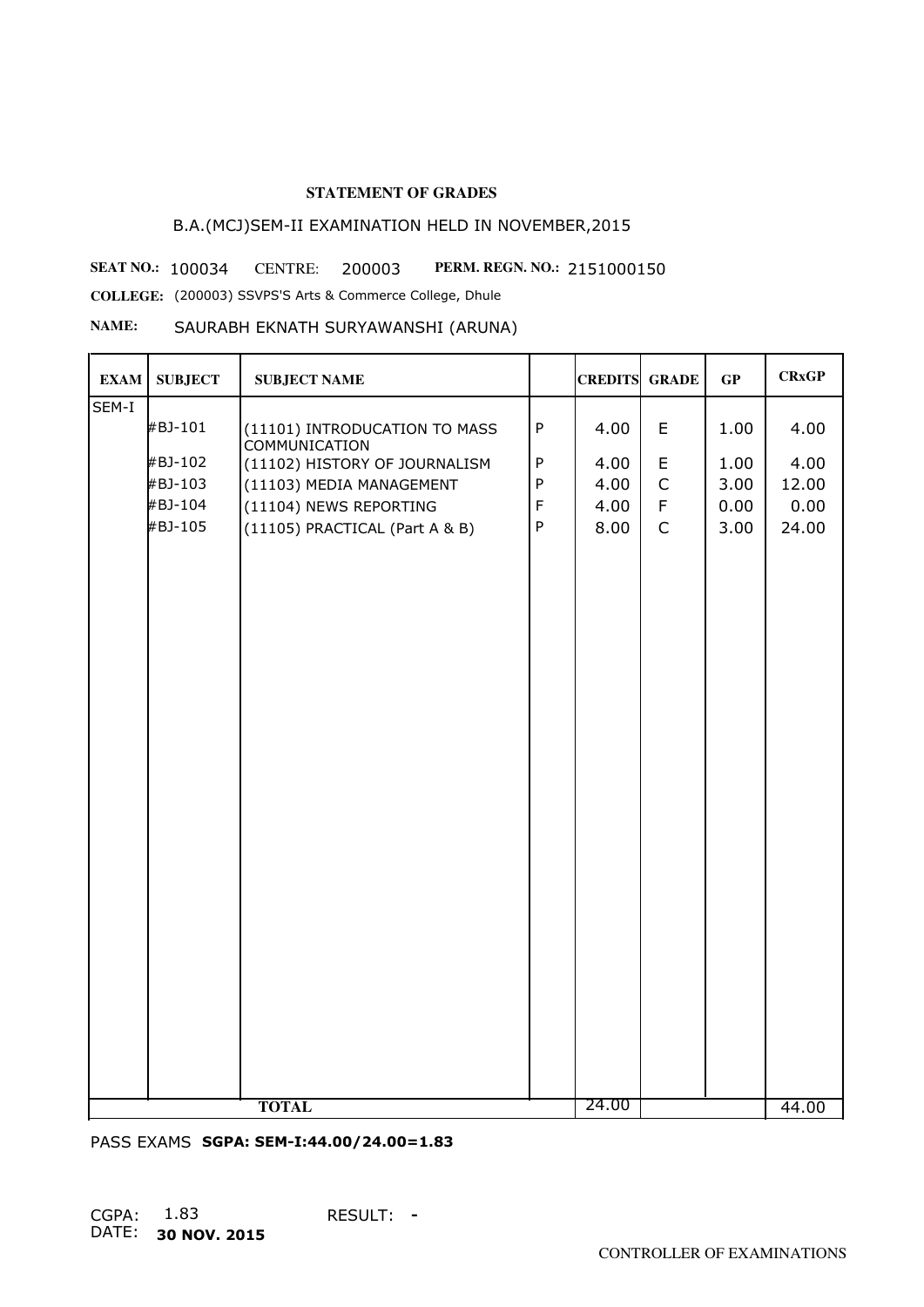# B.A.(MCJ)SEM-II EXAMINATION HELD IN NOVEMBER,2015

**SEAT NO.: 100035 CENTRE: 200003 PERM. REGN. NO.: 2152000152** 

**COLLEGE:** (200003) SSVPS'S Arts & Commerce College, Dhule

## **NAME:** SURYAWANSHI BHUSHAN B (SARLA)

| <b>EXAM</b> | <b>SUBJECT</b> | <b>SUBJECT NAME</b>                                   |             | <b>CREDITS GRADE</b> |             | GP   | <b>CRxGP</b> |
|-------------|----------------|-------------------------------------------------------|-------------|----------------------|-------------|------|--------------|
| SEM-I       |                |                                                       |             |                      |             |      |              |
|             | #BJ-101        | (11101) INTRODUCATION TO MASS<br><b>COMMUNICATION</b> | $\mathsf F$ | 4.00                 | $\mathsf F$ | 0.00 | 0.00         |
|             | #BJ-102        | (11102) HISTORY OF JOURNALISM                         | $\mathsf F$ | 4.00                 | $\mathsf F$ | 0.00 | 0.00         |
|             | #BJ-103        | (11103) MEDIA MANAGEMENT                              | $\mathsf F$ | 4.00                 | F           | 0.00 | 0.00         |
|             | #BJ-104        | (11104) NEWS REPORTING                                | $\mathsf F$ | 4.00                 | $\mathsf F$ | 0.00 | 0.00         |
|             | #BJ-105        | (11105) PRACTICAL (Part A & B)                        | $\mathsf F$ | 8.00                 | $\mathsf F$ | 0.00 | 0.00         |
|             |                |                                                       |             |                      |             |      |              |
|             |                | <b>TOTAL</b>                                          |             | 24.00                |             |      | 0.00         |

PASS EXAMS **SGPA: SEM-I:0.00/24.00=0.00**